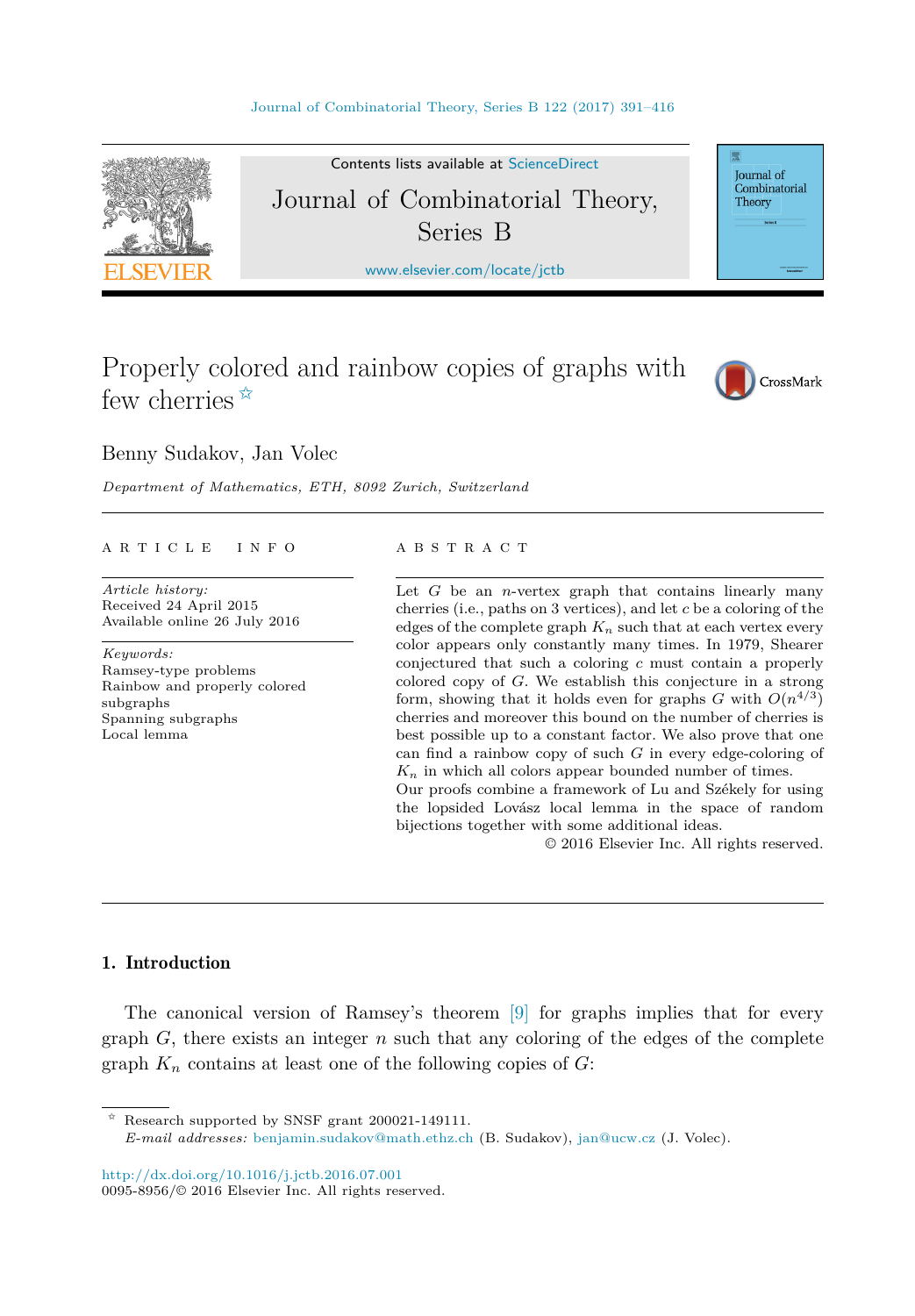- <span id="page-1-0"></span>• *a monochromatic* copy, i.e., a copy where all the edges have the same color,
- *a rainbow* copy, which is a copy where no two edges have the same color, or
- *a lexicographic* copy, in which case the vertices of the copy can be ordered in such a way that the color of any edge is purely determined by the smaller endpoint.

Note that by restricting the number of colors that the coloring of  $E(K_n)$  can use to  $k$ , the theorem guarantees a monochromatic copy of  $K_{\ell}$  for any fixed  $\ell > k$ , which implies the classical Ramsey's theorem.

In this paper we consider the following two different types of restrictions, which are kind of dual to bounding the number of colors: we do not allow any color to, either locally or globally, appear too many times. More precisely, we say that a coloring *c* of  $E(K_n)$  is *locally k-bounded* if for every vertex  $v \in V(K_n)$ , no color appears more than *k*-times on the edges incident to *v*. Analogously, we say that *c* is *globally k-bounded* if no color appears more than *k*-times on all the edges of *Kn*. We define that a coloring *c* of  $E(K_n)$  is *G*-proper, if there exists a copy of *G* in  $K_n$  for which *c* induces a *proper edge-coloring*, i.e., a coloring where no two incident edges have the same color. Similarly, we say that *c* is *G-rainbow* if there exists a copy of *G* in *K<sup>n</sup>* such that no two edges of this copy have the same color in *c*. Given a graph *G*, we would like to obtain sufficient conditions on an edge-coloring of  $K_n$  which yield either a properly colored or a rainbow copy of this graph. This problem was studied extensively by various researchers in the last forty years.

#### *1.1. Locally bounded colorings and properly colored subgraphs*

A conjecture of Bollobás and Erdős [\[5\]](#page-24-0) from 1976 states that every locally (*n/*2)-bounded coloring of  $E(K_n)$  is  $C_n$ -proper, i.e., it contains a properly colored Hamilton cycle. In [\[5\],](#page-24-0) they proved a weaker result – any locally  $\alpha n$ -bounded coloring is  $C_n$ -proper, where the constant *α* equals to 1*/*69. Around the same time, Chen and Daykin [\[7\]](#page-24-0) showed that already  $\alpha = 1/17$  is enough. Then in 1979, Shearer [\[23\]](#page-25-0) improved the value of  $\alpha$  to 1/7. After another improvement due to Alon and Gutin  $|2|$ , Lo  $|18|$  proved the conjecture of Bollobás and Erdős asymptotically. He showed that locally *αn*-bounded colorings are *C<sub>n</sub>*-proper for any  $\alpha < 1/2$  and sufficiently large *n*.

Thirty five years ago, Shearer [\[23\]](#page-25-0) proposed the following generalization of the conjecture above to an arbitrary graph *G* that does not contain too many *cherries*, i.e., paths on three vertices.

Conjecture 1. *For every two integers s and k, there exists an integer n*<sup>0</sup> *such that the following is true. If*  $n \geq n_0$  *and G is an n*-vertex *graph with at most sn cherries, then* any *locally k-bounded coloring of*  $E(K_n)$  *is G-proper.* 

We establish this conjecture in a strong form, showing that it holds even for graphs *G* with  $O(n^{4/3})$  cherries.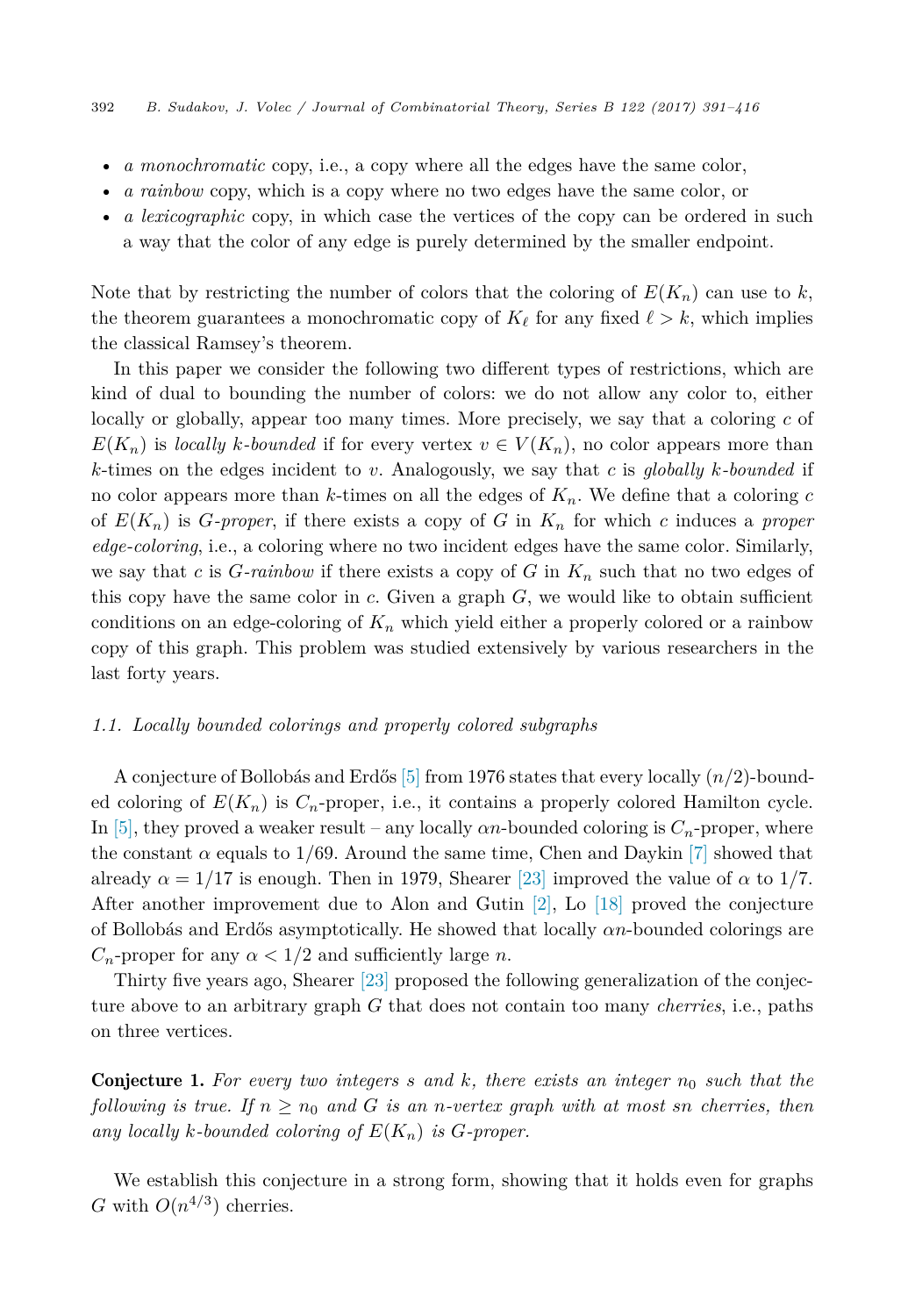<span id="page-2-0"></span>Theorem 2. *If G is an n-vertex graph with at most r cherries, then any locally*  $\left(\frac{n}{560r^{3/4}}\right)$ -bounded coloring *c* of  $E(K_n)$  is *G*-proper.

This result is tight up to a constant factor. In Section [4,](#page-20-0) we will construct locally 3-bounded colorings  $c_n$  of  $E(K_n)$  together with *n*-vertex trees  $T_n$  with  $\Theta(n^{4/3})$  cherries so that  $c_n$  is not  $T_n$ -proper.

Another generalization of the conjecture of Bollobás and Erdős to a general graph *G* takes into account the maximum degree. Alon, Jiang, Miller and Pritikin [\[3\]](#page-24-0) showed that if *G* is an *n*-vertex graph with maximum degree  $\Delta$  and  $k = O\left(\frac{\sqrt{n}}{\Delta^{27/2}}\right)$ , then any locally *k*-bounded coloring *c* of  $E(K_n)$  is *G*-proper. Their result was greatly improved by Böttcher, Kohayakawa and Procacci [\[6\]](#page-24-0) who showed that *k* can be of order  $n/\Delta^2$ .

**Theorem 3.** If G is an *n*-vertex graph with maximum degree  $\Delta$ , then any locally  $(n/22.4\Delta^2)$ -bounded coloring *c* of  $E(K_n)$  is *G*-proper.

Can one further improve this bound? Our next contribution shows that up to a constant factor, this result is tight for all values *n* and  $\Delta$ . Moreover, one can find graphs *G* with maximum degree  $\Delta$  and locally  $(3.9n/\Delta^2)$ -bounded but not *G*-proper colorings, of  $K_n$ , where the number of vertices of *G* does not depend on *n* at all.

Proposition 4. *For every prime power q and integer n, there exist an --vertex graph G* with maximum degree  $\Delta$ , where  $\ell = q^2 + q + 1$  and  $\Delta = q + 1$ , and a locally  $(3.9n/\Delta^2)$ *-bounded coloring c* of  $E(K_n)$  *so that c is not G-proper.* 

### *1.2. Globally bounded colorings and rainbow subgraphs*

There is a rich literature studying rainbow copies of a fixed graph in globally bounded colorings of  $E(K_n)$ , see for example  $[1,4,12-17]$ . In this work, we will focus on finding rainbow spanning subgraphs.

Various authors have considered an analogue of the Bollobás–Erdős conjecture, where the aim is to find a rainbow Hamilton cycle in a globally bounded coloring of  $E(K_n)$ . Specifically, in 1986 Hahn and Thomassen [\[14\]](#page-24-0) conjectured that there is a constant  $\alpha > 0$ such that any globally  $\alpha n$ -bounded coloring of  $K_n$  is  $C_n$ -rainbow. Their conjecture was proven by Albert, Frieze, and Reed [\[1\]](#page-24-0) with  $\alpha = 1/64$  (see also [\[22\]](#page-25-0) for a correction of the originally claimed constant).

In 2008, Frieze and Krivelevich [\[12\]](#page-24-0) showed that there is some absolute constant  $\alpha > 0$  so that any globally *αn*-bounded coloring of  $K_n$  actually contains copies of  $C_k$ for all  $k \in \{3, \ldots, n\}$ . In the same paper, they conjectured that there is also a constant  $\alpha > 0$  such that every globally  $\alpha n$ -bounded coloring contains any spanning tree with bounded maximum degree. Using the same technique as for proving Theorem 3, Böttcher, Kohayakawa and Procacci [\[6\]](#page-24-0) proved the conjecture of Frieze and Krivelevich not only for trees, but actually for all spanning subgraphs with bounded maximum degree.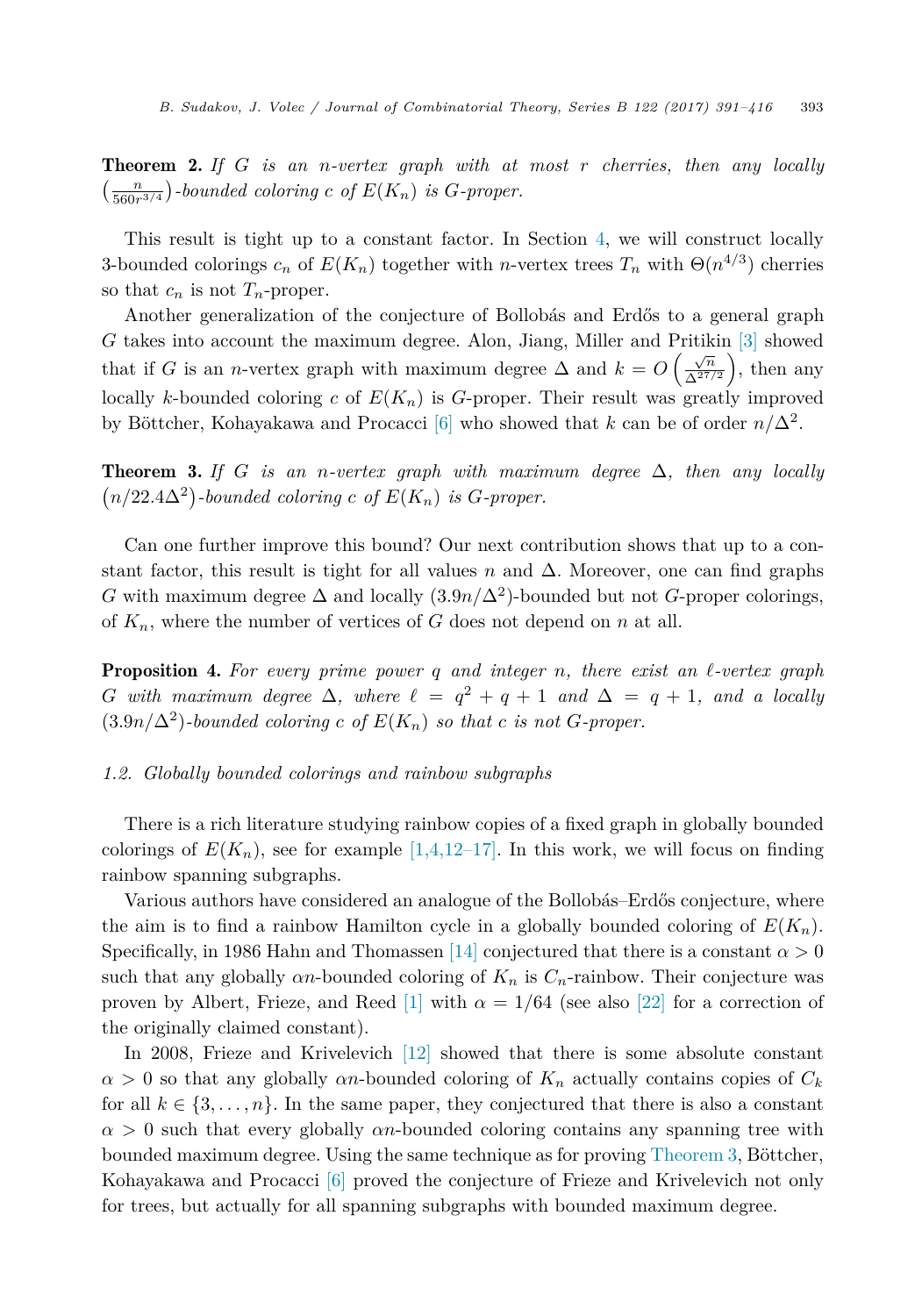<span id="page-3-0"></span>**Theorem 5** ((6)). If G is an *n*-vertex graph with maximum degree  $\Delta$ , then any globally  $(n/51\Delta^2)$ -bounded coloring *c* of  $E(K_n)$  is *G*-rainbow. Furthermore, if  $n \geq 100$ , then any  $\emph{globally }$   $\big(n/42\Delta^2\big)$ -bounded coloring  $c$  of  $E(K_n)$  is  $G$ -rainbow.

With a slight modification of the construction from [Proposition 4,](#page-2-0) we can show that the dependency  $k = O(n/\Delta^2)$  in Theorem 5 is again best possible.

**Proposition 6.** For every two integers  $\Delta$  and n such that  $\Delta$  is even and  $\left(\frac{\Delta}{2}+1\right)^2$ *divides n*, *there exist an n*-vertex *graph G with maximum degree*  $\Delta$  *and a globally*  $(16n/\Delta^2)$ -bounded coloring c of  $E(K_n)$  so that c is not G-rainbow.

Finally, one can naturally ask what can be said about rainbow copies of graphs with few cherries in globally bounded edge-colorings of *Kn*. We were able to answer this question as well, proving the following analog of [Conjecture 1](#page-1-0) in this setting.

Theorem 7. *If G is an n-vertex graph with at most r cherries, then any globally*  $\left(\frac{n}{1512r^{3/4}}\right)$ -bounded coloring *c* of  $E(K_n)$  is *G*-rainbow.

Since the locally 3-bounded coloring *c* of  $E(K_n)$  which shows the tightness of [Theo](#page-2-0)[rem 2](#page-2-0) is also globally 9-bounded, we conclude that again the number of cherries cannot exceed  $\Theta(n^{4/3})$ .

#### 2. Local lemma in the space of random bijections

The Lovász local lemma is a tool used for showing the existence of an object that does not possess any property from a given list of unwanted properties. This is achieved by taking a random object and showing that with a positive probability, the object has none of the unwanted properties. In order to be able to apply the local lemma, we need to have some control over the mutual correlations of these properties.

Let  $\mathcal{B} = \{B_1, \ldots, B_N\}$  be a set of events, where each event describes having one of the unwanted properties. The events are usually called the *bad events*. We say that a graph *D* with the vertex set  $[N]$  is a *dependency graph* for B if for every  $i \in [N]$ , the event  $B_i$  is mutually independent of all the events  $B_j$  such that  $ij \notin E(D)$ . In other words, for every  $i \in [N]$  and every set  $J \subseteq \{j : ij \notin E(D)\}$ , it holds that  $\mathbb{P}[B_i \mid \bigwedge_{j \in J} \overline{B_j} ] = \mathbb{P}[B_i].$ Analogously, we say that an *N*-vertex graph *D* is a *negative dependency graph* for B if for every  $i \in [N]$  and every set  $J \subseteq \{j : ij \notin E(D)\}$ , it holds that  $\mathbb{P}[B_i \mid \bigwedge_{j \in J} \overline{B_j} \subseteq \mathbb{P}[B_i].$ 

The original version of the local lemma, which is due to Erdős and Lovász [\[8\],](#page-24-0) used a dependency graph for the set of bad events in order to control the correlations. It was first observed by Erdős and Spencer [\[11\]](#page-24-0) that actually the same proof also applies when we capture the correlations using a negative dependency graph. They called this variant *lopsided Lovász local lemma*. The following is a slightly more general version of the lemma than the one stated in [\[11\],](#page-24-0) whose proof can be found, e.g., in [20, [Lemma 1.4\].](#page-25-0)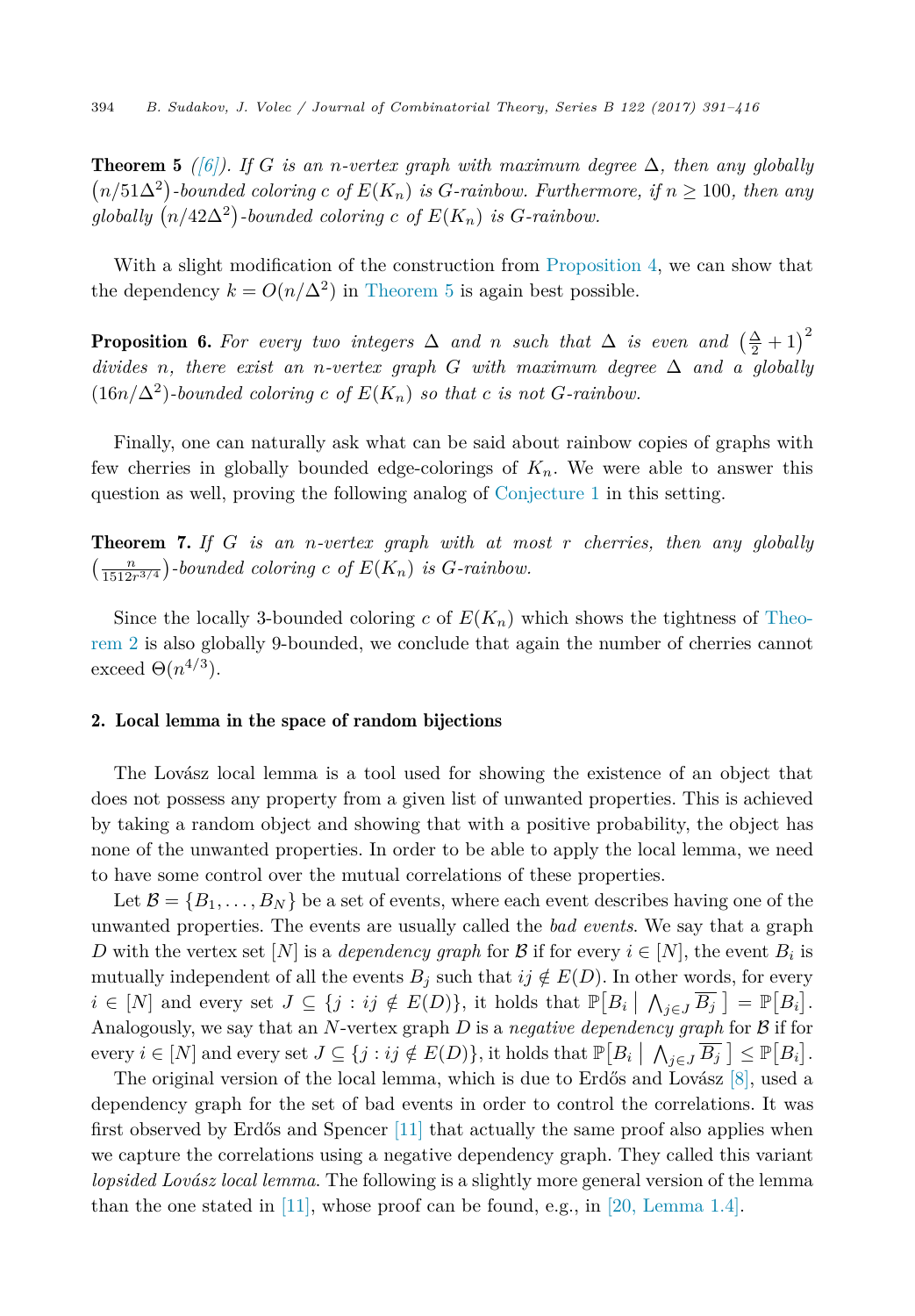<span id="page-4-0"></span>**Lemma 8** *(Lopsided Lovász local lemma). Let*  $\mathcal{B} = \{B_1, \ldots, B_N\}$  *be a set of bad events* with a negative dependency graph  $D = ([N], \mathcal{E})$ . If there exist reals  $b_1, \ldots, b_N \in (0, 1)$  so *that*

$$
\mathbb{P}[B_i] \le b_i \cdot \prod_{ij \in \mathcal{E}} (1 - b_j) \quad \text{for every } i \in [N],
$$

*then*  $\mathbb{P}[\Lambda]$ *i*∈[*N*]  $B_i \mid > 0$ .

In our applications, we will be only using the following simpler version of the local lemma, which is in fact an easy corollary of Lemma 8. Note that this version is often called the asymmetric local lemma (see, e.g., [21, [Chapter](#page-25-0) 19]):

**Lemma 9.** Let  $\mathcal{B} = \{B_1, \ldots, B_N\}$  be a set of bad events with a negative dependency graph  $D = ([N], \mathcal{E})$ *. If* 

$$
\mathbb{P}[B_i] \le \frac{1}{4} \quad and \quad \sum_{ij \in \mathcal{E}} \mathbb{P}[B_j] \le \frac{1}{4} \quad \text{for every } i \in [N],
$$

*then*  $\mathbb{P}[\Lambda]$ *i*∈[*N*]  $B_i \geq 0$ .

The lopsided variant of the asymmetric local lemma is mentioned in [21, [Chapter](#page-25-0) 19.4] only implicitly. However, its proof is identical to the proof where *D* is only a dependency graph, which is proven in [21, [Chapter](#page-25-0) 19.3].

The most important thing in many applications of the (lopsided) local lemma is to find an appropriate (negative) dependency graph for a given set of bad events. Lu and Székely [\[19\]](#page-25-0) came up with a particularly useful construction of a negative dependency graph in the case that the underlying probability space is generated by taking a random bijection between two sets.

Let X and Y be two sets of size n and  $S_n$  the set of all bijections from X to Y. Consider the probability space  $\Omega$  generated by picking a uniformly random element of  $S_n$ . We say that an event *B* is *canonical* if there exist two sets  $X' \subseteq X$ ,  $Y' \subseteq Y$  and a bijection  $\tau : X' \to Y'$  such that  $B = {\tau \in \mathcal{S}_n : \pi(a) = \tau(a)$  for all  $a \in X'}$ . For two sets  $X' \subseteq X$ and  $Y' \subseteq Y$  of the same size and a bijection  $\tau : X' \to Y'$ , we denote the corresponding canonical event by  $\Omega(X', Y', \tau)$ .

We say that two events  $\Omega(X'_1, Y'_1, \tau_1)$  and  $\Omega(X'_2, Y'_2, \tau_2)$  S-intersect if the sets  $X'_1$  and  $X_2'$  intersect, or the sets  $Y_1'$  and  $Y_2'$  intersect. A result of Lu and Székely [\[19\]](#page-25-0) states that for a set of bad canonical events, the graph with vertices being the bad events and edges being between any two events that  $S$ -intersect is a negative dependency graph.

**Theorem 10** *[\(\[19\]\)](#page-25-0).* Let  $\Omega$  be the probability space generated by picking a random bijection between two sets X and Y of size n uniformly at random. Next, let  $\mathcal{B} = \{B_1, \ldots, B_N\}$  be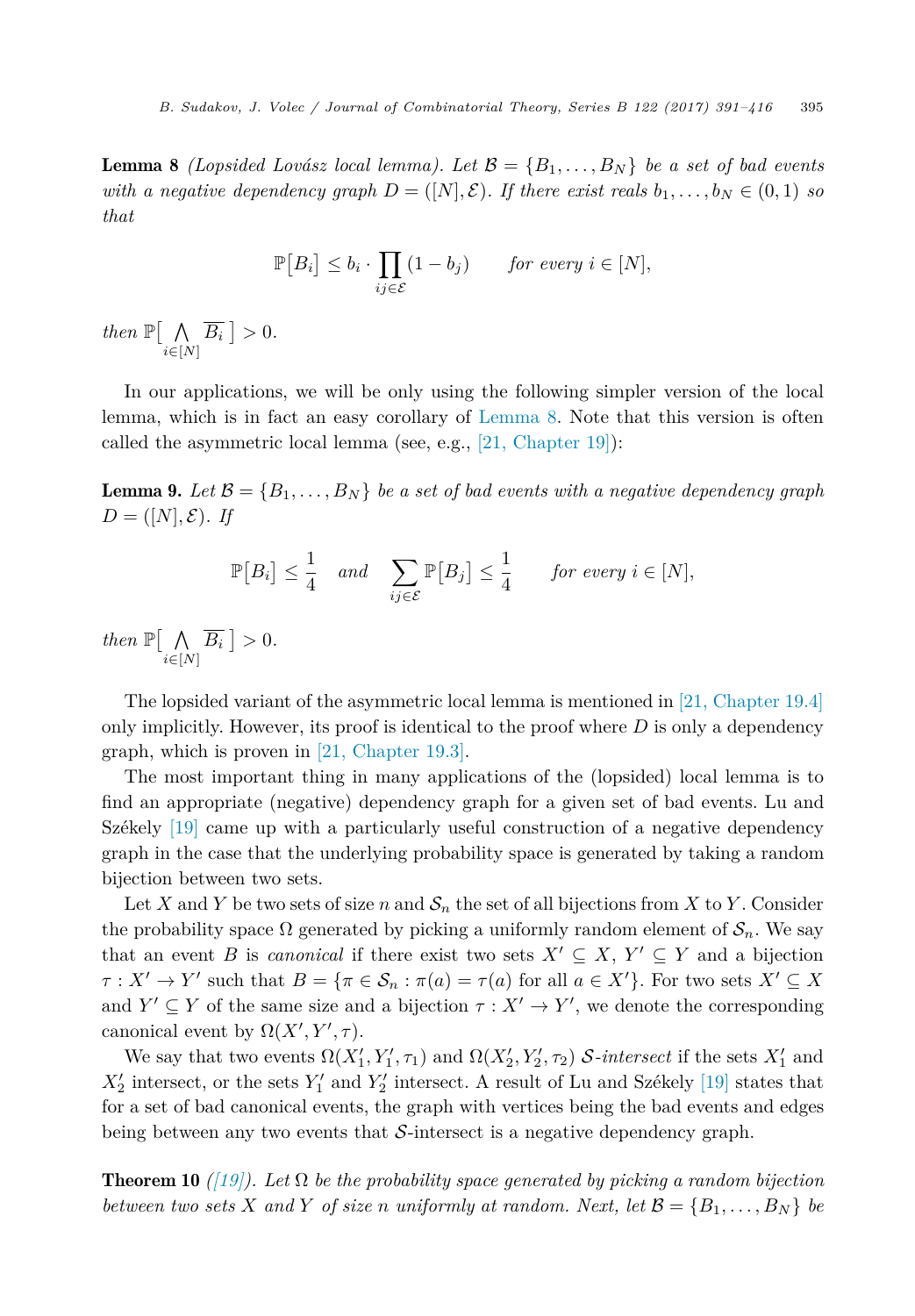<span id="page-5-0"></span>a set of canonical events in  $\Omega$  and let D be a graph with the vertex set  $[N]$  and  $ij \in E(D)$ if and only if the events  $B_i$  and  $B_j$  S-intersect. It holds that D is a negative dependency *graph.*

Let us note that Lu and Székely [\[19\]](#page-25-0) proved the statement above with a slightly better choice of the negative dependency graph. Namely, they showed that a graph *D'* with the set of vertices [N], where a vertex representing  $\Omega(X_1', Y_1', \tau_1)$  is adjacent to a vertex representing  $\Omega(X'_2, Y'_2, \tau_2)$  if and only if

$$
(\exists x \in X'_1 \cap X'_2 : \tau_1(x) \neq \tau_2(x))
$$
 or  $(\exists y \in Y'_1 \cap Y'_2 : \tau_1^{-1}(y) \neq \tau_2^{-1}(y)),$ 

is a negative dependency graph. In other words,  $\Omega(X_1', Y_1', \tau_1)$  and  $\Omega(X_2', Y_2', \tau_2)$  are adjacent in  $D'$  if and only if the two probability events in  $\Omega$  are disjoint. It immediately follows that  $D'$  is a subgraph of  $D$ , and since  $D'$  is a negative dependency graph, the graph *D* must be a negative dependency graph as well.

# 3. Proofs of [Theorems 2 and 7](#page-2-0)

Before we start with a rigorous proof, let us give a brief outline. As we have seen in the introduction, the local lemma is the right tool if the maximum degree  $\Delta(G) = O(\sqrt{n})$ . Unfortunately, our upper bound on the number of cherries cannot provide such a strong control on  $\Delta(G)$ . However, a straightforward counting argument yields that only a very small number of vertices in *G* can have a degree of order  $\Omega(\sqrt{n})$ . Furthermore, we show in Lemma 11 that since *c* is locally (globally) bounded, there is a complete subgraph *H* of  $K_n$  of the appropriate size that is properly colored (rainbow) in c, and also no two of its vertices have too large monochromatic co-degree in  $V(K_n) \setminus V(H)$ . Therefore, we can map the large-degree vertices of *G* to the vertices of *H*, and map the other vertices of *G* using the local lemma. In order to get strong bounds, we will also need precise upper bounds on the number of edges of *G* of certain types, and on the number of paths of length 2 starting at a given vertex. Those bounds are established in [Lemmas 12 and 13,](#page-6-0) respectively, using the Cauchy–Schwarz inequality.

Through the whole section, we will omit floors and ceilings whenever it is not critical. We start our exposition with the following three auxiliary lemmas.

**Lemma 11.** For all positive integers *n*, *k* and *r* such that  $k \leq \left(\frac{n}{560r^{3/4}}\right)$ , the following *is true. Every locally (globally) k-bounded coloring c of K<sup>n</sup> contains a properly colored (rainbow) complete subgraph H of size*  $2r^{1/4}$  *such that for every two vertices*  $v_1, v_3 \in$ *V*(*H*)*, the set*  $\{v_2 \in V(K_n) : c(v_1v_2) = c(v_2v_3)\}$  *has size at most*  $5kr^{1/4}$ *.* 

**Proof.** First note that (both locally and globally) *k*-bounded colorings contain at most  $\frac{1}{2}n(n-1)k$  monochromatic paths on three vertices. To see that, we claim that for a fixed choice of the middle vertex  $v_2$  of such a path, there are at most  $\frac{1}{2}(n-1)k$  choices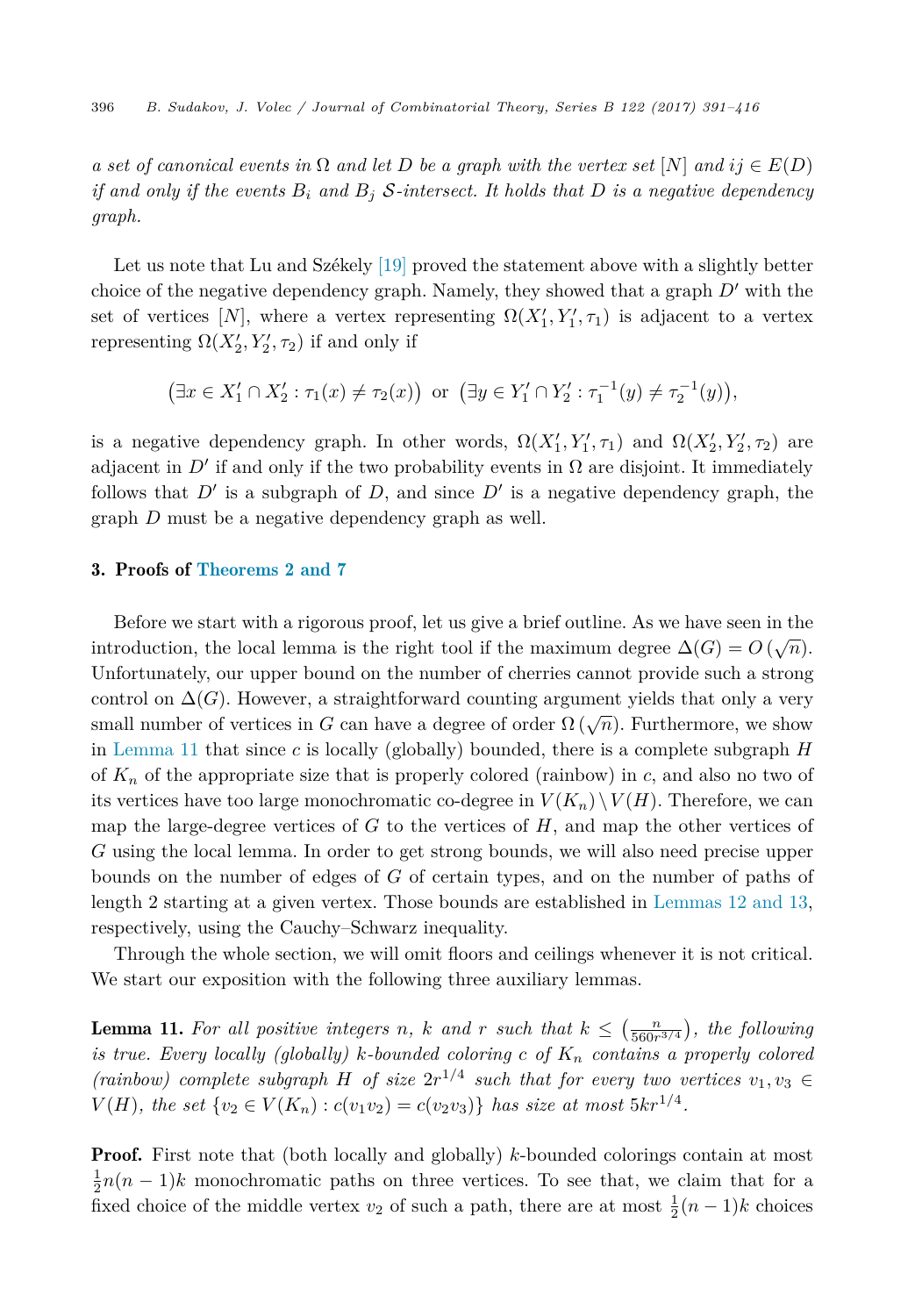<span id="page-6-0"></span>for the two endpoints of the path. Indeed, after choosing one of the endpoints, which can be done in  $(n-1)$  ways, there are at most k possible other endpoints so that the path monochromatic. Furthermore, we counted every monochromatic path with  $v_2$  as the middle point exactly twice. Summing over all choices of  $v_2$  yields the bound  $\frac{1}{2}n(n-1)k$ .

Now let *A* be the following auxiliary graph: the vertex set is  $V(K_n) = [n]$ , and the vertices  $v_1 \in V(A)$  and  $v_3 \in V(A)$  are adjacent if and only if there exist at least  $5kr^{1/4}$ vertices  $v_2 \in V(K_n)$  so that  $c(v_1v_2) = c(v_2v_3)$ . It follows that the number of edges of *A* is at most  $\frac{n(n-1)}{10r^{1/4}}$ . We denote the number of edges of *A* by *e*(*A*).

We construct the desired subgraph *H* using the first moment method. Let  $p := 5r^{1/4}$ .  $n^{-1}$ , and let *P* be a random subset of [*n*] where we put each element with probability *p* independently on the others. The expected size of  $P'$  is  $5r^{1/4}$ , and the expected number of edges of the subgraph of *A* induced by *P'* is at most  $e(A) \cdot p^2 \leq 2.5r^{1/4}$ . We set  $U_1 \subseteq P'$ to be the set containing the smaller of the two vertices for each edge of the subgraph. It can be that *U*<sup>1</sup> contains both endpoints for some edge because its larger endpoint is the smaller endpoint of some other edge. Note that  $\mathbb{E}[|U_1|] \leq 2.5r^{1/4}$ , and that for any two vertices  $v_1$  and  $v_3$  from  $P' \setminus U_1$ , the set  $\{v_2 \in V(K_n) : c(v_1v_2) = c(v_2v_3)\}\)$  has size at most  $5kr^{1/4}$ .

Next, let  $U_2 \subseteq P'$  be the set containing the smallest vertex from every  $\{v_1, v_2, v_3\} \subseteq P'$ with  $c(v_1v_2) = c(v_2v_3)$ . It follows that

$$
\mathbb{E}[|U_2|] \le \frac{n^2k \cdot p^3}{2} \le \frac{125r^{3/4} \cdot k}{2n} \le \frac{125}{1120} \le \frac{1}{8},
$$

and the coloring induced by *c* on the subgraph  $P' \setminus U_2$  is proper.

Finally, if *c* is globally *k*-bounded, observe that there are at most  $n^2k/4$  sets  $\{v_1, v_2, v_3, v_4\} \subseteq [n]$  such that  $c(v_1v_2) = c(v_3v_4)$ . Let  $U_3$  be the set containing the smallest vertex from every  $\{v_1, v_2, v_3, v_4\} \subseteq P'$  with  $c(v_1v_2) = c(v_3v_4)$ . In the case of *c* being locally *k*-bounded, we set  $U_3 := \emptyset$ . It holds that

$$
\mathbb{E}\big[|U_3|\big]\leq \frac{n^2k\cdot p^4}{4}\leq \frac{625rk}{4n^2}\leq \frac{625}{2240}\leq \frac{3}{8}.
$$

It follows that in the case *c* is globally *k*-bounded, the subgraph induced by  $P' \setminus (U_2 \cup U_3)$ is rainbow in *c*.

By linearity of expectation, the set  $P := P' \setminus (U_1 \cup U_2 \cup U_3)$  has expected size at least  $5r^{1/4} - 2.5r^{1/4} - 0.5 > 2r^{1/4}$ . On the other hand, the subgraph induced by *P* has all the desired properties.  $\square$ 

**Lemma 12.** Every *n*-vertex graph G with at most r cherries contains at most  $\max\{n,$  $\sqrt{rn}$  *edges. Furthermore, for any subset*  $T \subseteq V(G)$ *, the number of edges with at least one* endpoint in T is at most max  $\left\{4|T|, 2\sqrt{r|T|}\right\}$ .

**Proof.** Let  $e(G)$  be the number of edges of *G*. We claim that  $4e(G)^2 \leq (2r + 2e(G))n$ . Indeed, by the Cauchy–Schwarz inequality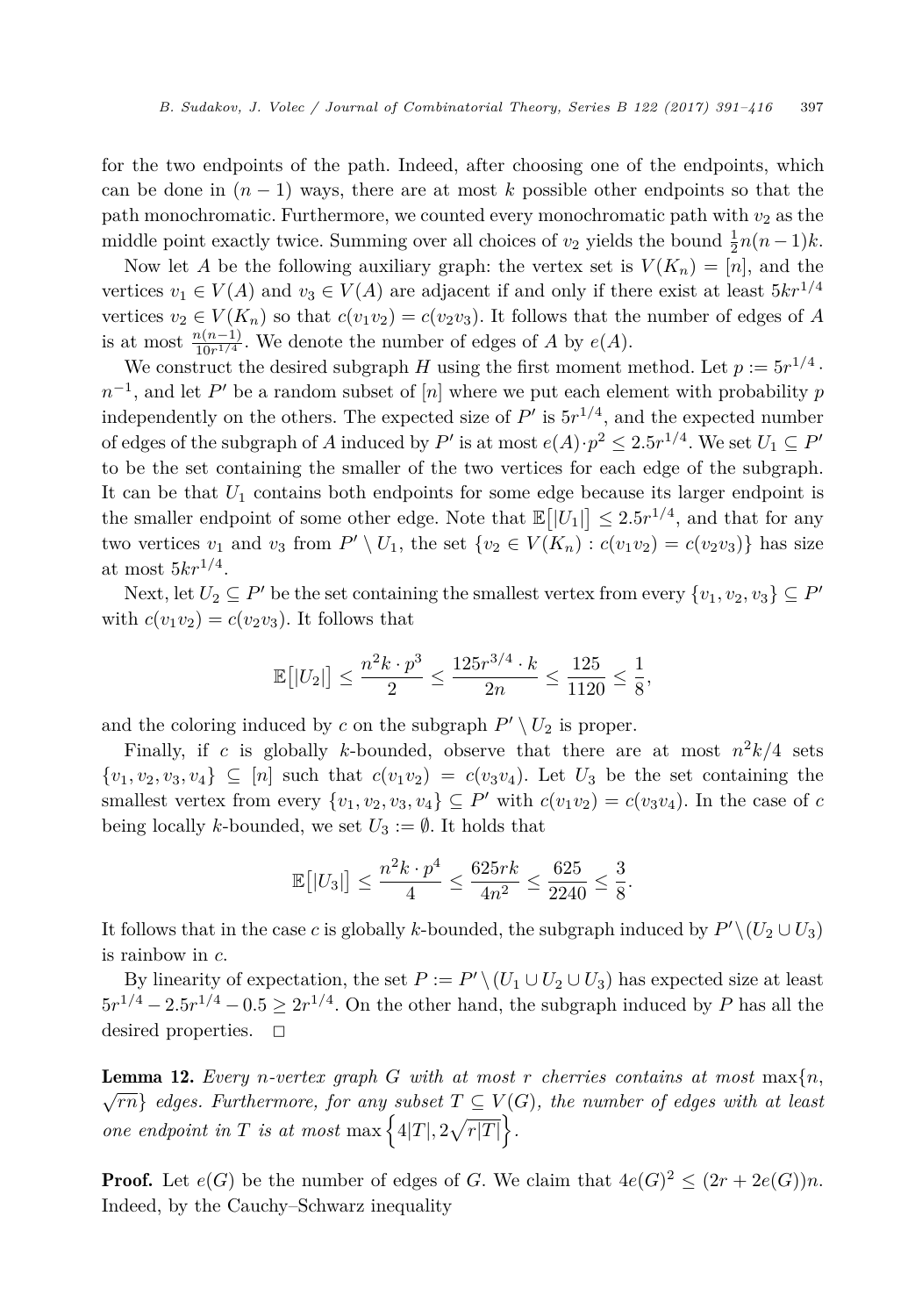<span id="page-7-0"></span>398 *B. Sudakov, J. Volec / Journal of Combinatorial Theory, Series B 122 (2017) 391–416*

$$
\left(\sum_{u \in V(G)} \deg(u)\right)^2 \le n \cdot \sum_{u \in V(G)} \deg^2(u).
$$

However,  $\sum_{u} \deg(u) = 2e(G)$  and  $\sum_{u} \deg(u) (\deg(u) - 1) = 2r$ . Therefore, if  $e(G) \ge n$ , then  $4e(G)^2 \leq n(2r + 2e(G)) \leq 2rn + 2e(G)^2$ .

Analogously for the set *T*, let  $e(T, G)$  be the number of edges of *G* with at least one endpoint in *T*. Note that

$$
\frac{1}{2} \cdot \sum_{u \in T} \deg(u) \le e(T, G) \le \sum_{u \in T} \deg(u).
$$

Again by Cauchy–Schwarz,

$$
e(T,G)^2 \leq |T| \cdot \left(\sum_{u \in T} \deg(u)(\deg(u) - 1) + \sum_{u \in T} \deg(u)\right) \leq 2r|T| + 2|T|e(T,G).
$$

Hence if *e*(*T*, *G*) > 4|*T*|, then *e*(*T*, *G*)<sup>2</sup> ≤ 4*r*|*T*|. □

**Lemma 13.** Let G be an *n*-vertex graph with at most r cherries and  $u \in V(G)$  one of *its vertices.* Then *G contains at most*  $\sqrt{2r \deg(u)}$  *cherries with u being one of the two leaves.*

**Proof.** Let  $N \subseteq V(G)$  be the set of the neighbors of *u*. The number of cherries, where *u* is one of the leaves, is equal to  $\sum_{u' \in N} (\deg(u') - 1)$ . As in the proof of the previous lemma,

$$
\left(\sum_{u' \in N} (\deg(u') - 1)\right)^2 \le |N| \cdot \sum_{u' \in N} \deg(u') (\deg(u') - 1) \le 2r \deg(u). \quad \Box
$$

We are now ready to prove [Theorem 2.](#page-2-0)

**Proof of [Theorem 2.](#page-2-0)** Let  $\Delta_G$  be the maximum degree of *G*,  $C := 560$  and  $k := \frac{n}{Cr^{3/4}}$ . If  $n < 2C$  or  $r > (n/2C)^{4/3}$ , then  $k \leq 1$  and hence the statement of the theorem is trivial. For the rest of the proof, we assume  $n \geq 2C$  and  $r \leq (n/2C)^{4/3}$ . We may also assume that  $r \geq 16$ . Indeed, if  $r \leq 15$  then the maximum degree of *G* is at most 6. If  $\Delta_G = 6$ , then *G* must be a disjoint union of one star with 6 leaves and a graph on  $(n-7)$  vertices with maximum degree one. Such a graph can be easily embedded in a greedy fashion. On the other hand, if  $\Delta_G \leq 5$  then the statement directly follows from [Theorem 3.](#page-2-0)

Now observe that  $\Delta_G(\Delta_G - 1) \leq 2r$  as otherwise the vertex of *G* with the maximum degree is contained in more than *r* cherries. Since  $r \geq 16$ , we conclude that

$$
\Delta_G \le \sqrt{2r} + 1 \le 2\sqrt{r}.\tag{1}
$$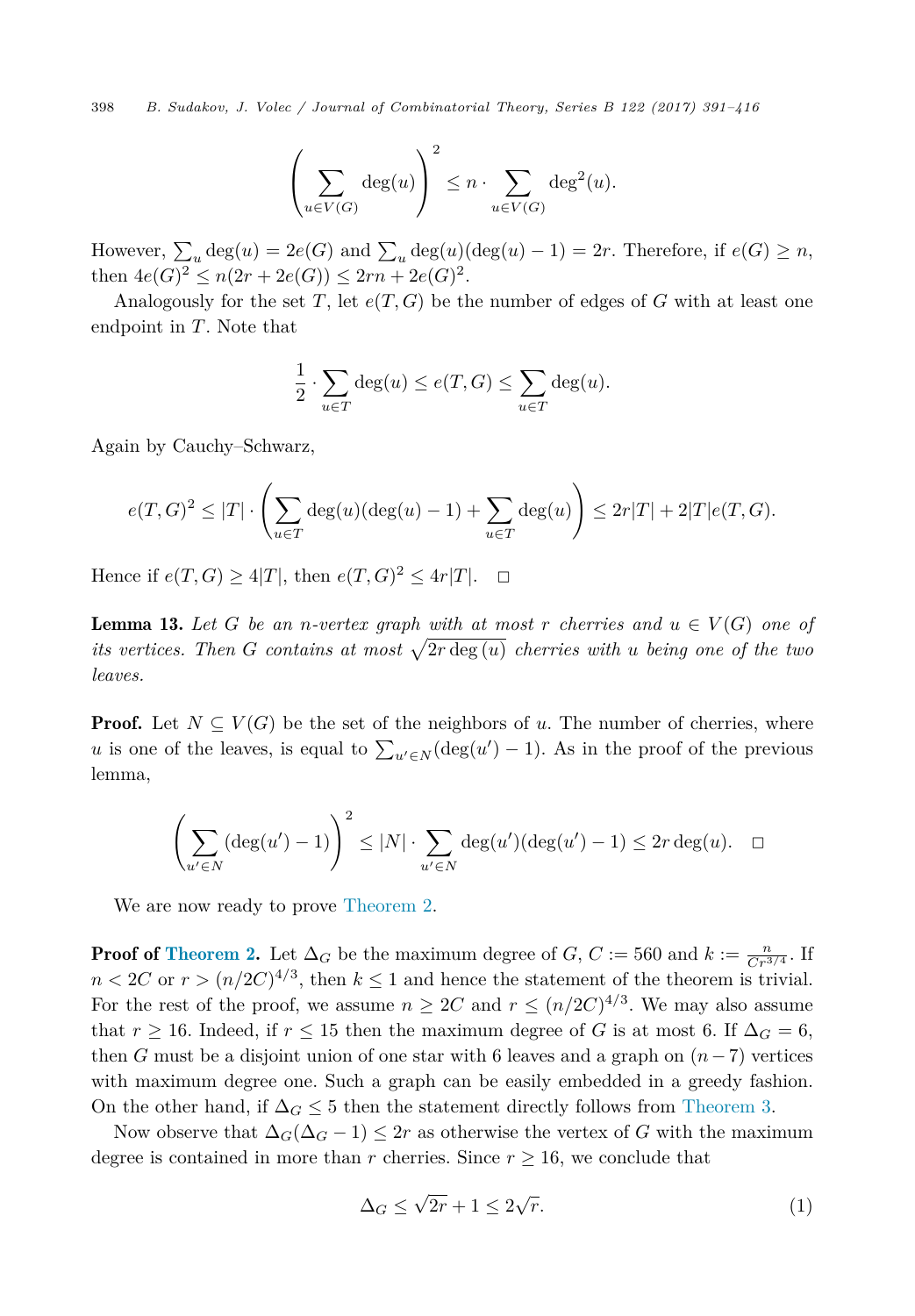<span id="page-8-0"></span>Without loss of generality,  $V(G) = V(K_n) = [n]$ , and the vertices of  $V(G)$  are in the descending order according to their degrees (breaking ties arbitrarily). In other words, if  $u, v \in V(G)$  and  $u < v$ , then  $\deg_G(u) \geq \deg_G(v)$ . Let  $P \subseteq V(K_n)$  be the properly colored complete subgraph of  $K_n$  of size  $\ell := 2r^{1/4}$  given by [Lemma 11](#page-5-0) for *c*, *r* and *k*. Set  $Q := V(K_n) \setminus P$ . It follows that for every  $v_1, v_3 \in P$  there are at most  $5kr^{1/4}$  choices of  $v_2 \in Q$  so that  $c(v_1v_2) = c(v_2v_3)$ . On the other hand, let *L* be the set of the first  $\ell$ vertices of *G*, i.e., the set of  $\ell$  vertices with the largest degrees. Let  $S := V(G) \setminus L$  and let  $\Delta_S := \max_{u \in S} \deg_G(u)$ . Note that

$$
\Delta_S(\Delta_S - 1) \le 2r/\ell = r^{3/4},\tag{2}
$$

as otherwise *G* contains more than *r* cherries.

Now we describe how we find a properly edge-colored copy of *G* in *c*. First, fix an arbitrary bijective map  $f_1 : L \to P$ . Let us emphasize that any such  $f_1$  will be possible to extend into a properly colored copy of *G*. The remaining vertices of *G*, i.e., the vertices from *S*, are mapped by a uniformly chosen random bijection  $f_2 : S \to Q$ . Finally, let *f* := *f*<sub>1</sub>∪*f*<sub>2</sub> be the bijection between *V*(*G*) and *V*(*K<sub>n</sub>*) and let *f*(*G*) denote the (random) copy of *G* in  $K_n$  given by *f*. We use [Theorem 10](#page-4-0) and [Lemma 9](#page-4-0) to show that, with a positive probability, the copy  $f(G)$  is properly colored by *c* restricted to the edges of  $f(G)$ .

Before we proceed further, let us introduce some additional notation. We denote a cherry in *G* with the middle vertex  $u_2$  and the endpoints  $u_1$ ,  $u_3$  such that  $u_1 < u_3$ by  $u_1-u_2-u_3$ . Through the whole paper, we will write  $u_1-u_2-u_3$  only in the case when  $u_1 < u_3$ . On the other hand, for  $v_1, v_2, v_3 \in V(K_n)$ , we say that the triple  $[v_1v_2v_3]$  is *c*-monochromatic if  $c(v_1v_2) = c(v_2v_3)$ . Let us emphasize that in this definition we assume neither  $v_1 < v_3$ , nor  $v_1 > v_3$ .

Let  $\mathcal{R}(G)$  be the set of all cherries in *G*, and let  $\mathcal{C}(c)$  be the set of all *c*-monochromatic triples  $[v_1v_2v_3]$ . Note that  $[v_1v_2v_3] \in \mathcal{C}(c) \iff [v_3v_2v_1] \in \mathcal{C}(c)$ . Also note that  $|\mathcal{C}(c)| \le$  $n(n-1)k$ , since there are  $n(n-1)$  choices of the vertices  $v_1$  and  $v_2$ , and then at most *k* choices of  $v_3$  so that  $c(v_1v_2) = c(v_2v_3)$ . Our aim is to show that the bijection f is such that for every cherry  $u_1-u_2-u_3 \in \mathcal{R}(G)$  it holds that  $[f(u_1)f(u_2)f(u_3)] \notin \mathcal{C}(c)$ . Since the image of  $f_1$  is  $P$ , which induces a properly colored clique in  $c$ , it follows that  $[f(u_1)f(u_2)f(u_3)] \notin C(c)$  for every cherry  $u_1-u_2-u_3$  with  $\{u_1, u_2, u_3\} \subseteq L$ .

For a cherry  $u_1-u_2-u_3 \in \mathcal{R}(G)$  with  $\{u_1,u_2,u_3\} \cap S \neq \emptyset$  and a triple  $[v_1v_2v_3] \in \mathcal{C}(c)$ , let  $B_{u_1-u_2-u_3}^{[v_1v_2v_3]}$  denote the event  $\bigwedge$  $\bigwedge_{i \in \{1,2,3\}} [f(u_i) = v_i]$ , and let *B* be the set of all events  $B^{[v_1v_2v_3]}_{u_1-u_2-u_3}$  that satisfy

- $u_1-u_2-u_3 \in \mathcal{R}(G)$  and  $[v_1v_2v_3] \in \mathcal{C}(c)$ ,
- $\{u_1, u_2, u_3\} \cap S \neq \emptyset$ ,
- $\forall i \in \{1, 2, 3\} : u_i \in S \iff v_i \in Q$ , and
- $\forall i \in \{1, 2, 3\} : u_i \in L \Longrightarrow f_1(u_i) = v_i.$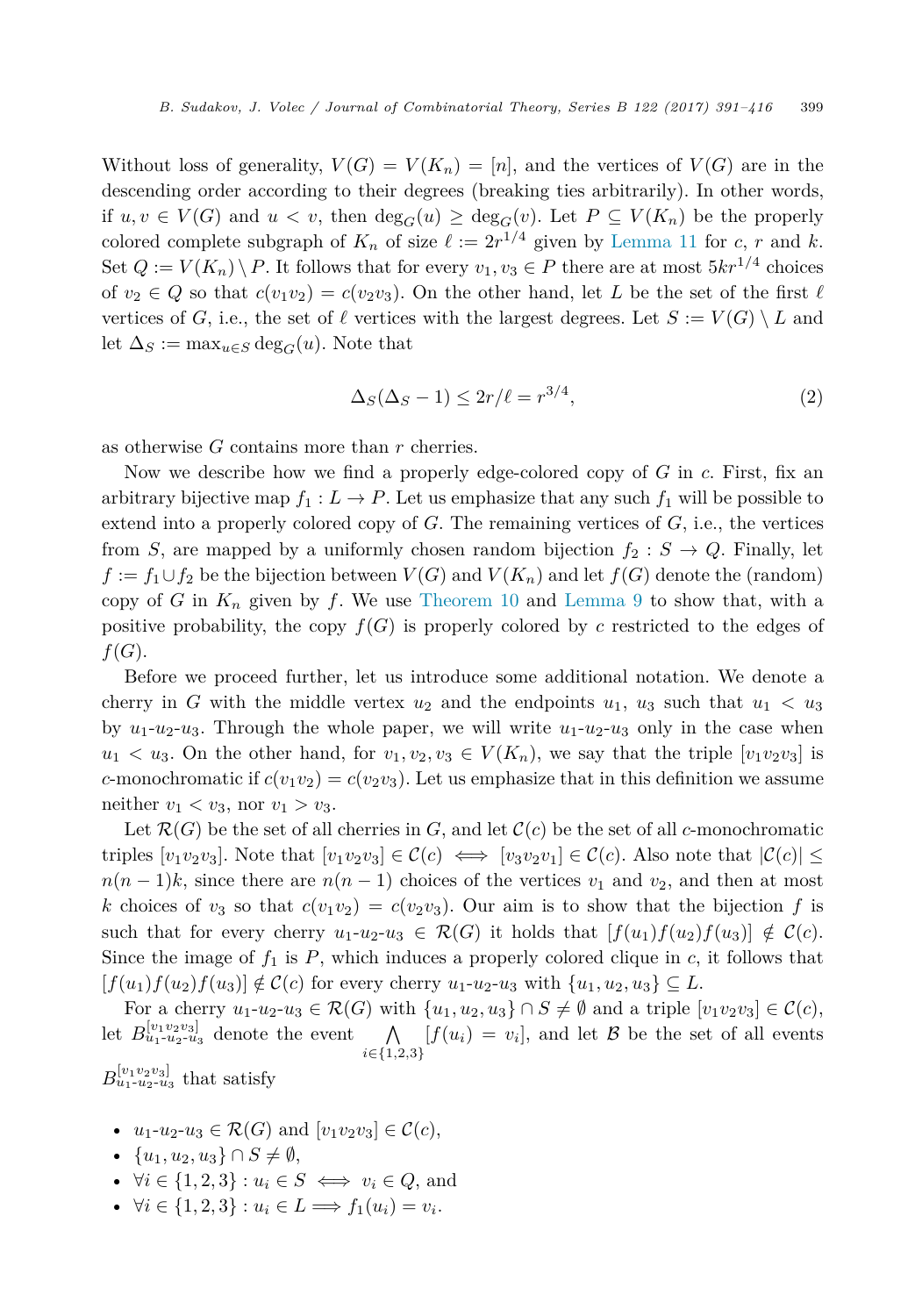<span id="page-9-0"></span>

Fig. 1. The intersection types defining the classes  $\mathcal{B}_1, \ldots, \mathcal{B}_5$ .

Note that since for every  $B \in \mathcal{B}$  at least one of the vertices  $u_i$ , where  $i \in \{1,2,3\}$ , is mapped to  $v_i$  by the randomly chosen bijection  $f_2$ , it holds that  $\mathbb{P}[B] \leq 1/(n-\ell) \leq 1/4$ .

It follows that two events  $B_{u_1+u_2+u_3}^{[v_1v_2v_3]}$  and  $B_{u_4+u_5+u_6}^{[v_4v_5v_6]}$  *S*-intersect if and only if the sets  ${u_1, u_2, u_3}$  and  ${u_4, u_5, u_6}$  intersect or the sets  ${v_1, v_2, v_3}$  and  ${v_4, v_5, v_6}$  intersect. [Lemma 9](#page-4-0) states that in order to conclude that the probability  $\mathbb{P}[\n\bigwedge$ *B*∈B  $B \vert > 0$ , it is enough to show that

$$
\sum_{\substack{B' \in \mathcal{B}:\\B \text{ and } B'\\ \mathcal{S}\text{-intersect}}} \mathbb{P}[B'] \le \frac{1}{4} \qquad \text{for every } B \in \mathcal{B}.\tag{3}
$$

To do so, we split the events  $B_{u_1+u_2+u_3}^{[v_1v_2v_3]} \in \mathcal{B}$  into five classes  $\mathcal{B}_1,\ldots,\mathcal{B}_5$  based on how their sets  $\{u_1, u_2, u_3\}$  intersect the set *S*:

- If  $\{u_1, u_2, u_3\} \subseteq S$ , then  $B_{u_1-u_2-u_3}^{[v_1v_2v_3]} \in \mathcal{B}_1$ .
- If  $\{u_2, u_3\} \subseteq S$  and  $u_1 \in L$ , then  $B_{u_1-u_2-u_3}^{[v_1v_2v_3]} \in \mathcal{B}_2$ .
- If  $\{u_1, u_3\} \subseteq S$  and  $u_2 \in L$ , then  $B_{u_1 \cdots u_2 \cdots u_3}^{[v_1, v_2, v_3]} \in \mathcal{B}_3$ .
- If  $u_3 \in S$  and  $\{u_1, u_2\} \subseteq L$ , then  $B_{u_1 \cdots u_2 \cdots u_3}^{[v_1 v_2 v_3]} \in \mathcal{B}_4$ .
- If  $u_2 \in S$  and  $\{u_1, u_3\} \subseteq L$ , then  $B_{u_1-u_2-u_3}^{[v_1v_2v_3]} \in \mathcal{B}_5$ ;

see Fig. 1 for an example for each of the classes. Note that since  $u_1 < u_3$  it follows that if  $u_3 \in L$  then also  $u_1 \in L$ . Thus indeed the classes  $\mathcal{B}_1, \ldots, \mathcal{B}_5$  split the set  $\mathcal{B}$ . It holds that

$$
\mathbb{P}[B] = \frac{1}{(n-\ell)(n-\ell-1)(n-\ell-2)} \quad \text{for any } B \in \mathcal{B}_1,
$$
  

$$
\mathbb{P}[B] = \frac{1}{(n-\ell)(n-\ell-1)} \quad \text{for any } B \in \mathcal{B}_2 \cup \mathcal{B}_3, \text{ and}
$$
  

$$
\mathbb{P}[B] = \frac{1}{(n-\ell)} \quad \text{for any } B \in \mathcal{B}_4 \cup \mathcal{B}_5.
$$

For every vertex  $u \in S$  and two integers  $i \in [5]$  and  $j \in [3]$ , let  $t_i^{u_j}(u)$  be the number of events  $B_{u_1-u_2-u_3}^{[v_1v_2v_3]} \in \mathcal{B}_i$  such that  $u = u_j$ . Note that for every  $u \in S$ , the values of  $t_2^{u_1}(u)$ ,  $t_3^{u_2}(u)$ ,  $t_4^{u_1}(u)$ ,  $t_4^{u_2}(u)$ ,  $t_5^{u_1}(u)$  and  $t_5^{u_3}(u)$  are equal to 0. Analogously, for every vertex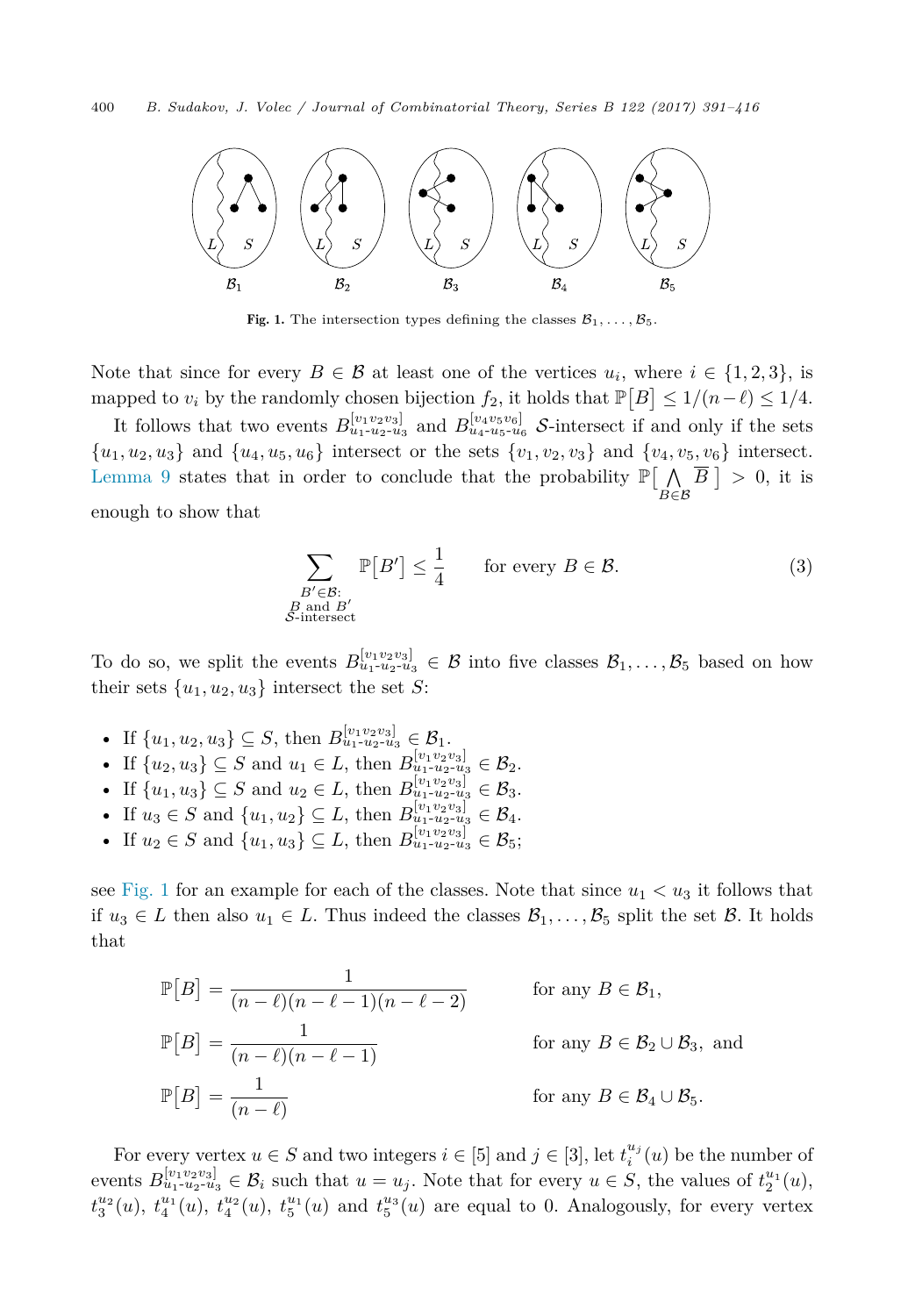<span id="page-10-0"></span> $v \in Q$  and integers  $i \in [5]$  and  $j \in [3]$ , let  $t_i^{v_j}(v)$  be the number of events  $B_{u_1 \cdot u_2 \cdot u_3}^{\{v_1 v_2 v_3\}} \in \mathcal{B}_i$ such that  $v = v_j$ . In this case,  $t_2^{v_1}(v)$ ,  $t_3^{v_2}(v)$ ,  $t_4^{v_1}(v)$ ,  $t_4^{v_2}(v)$ ,  $t_5^{v_1}(v)$  and  $t_5^{v_3}(v)$  are all zero for every  $v \in Q$ . Finally, for every  $i \in [5]$ , we define

$$
t_i^u := \max_{w \in S} (t_i^{u_1}(w) + t_i^{u_2}(w) + t_i^{u_3}(w)),
$$

and

$$
t_i^v := \max_{w \in Q} (t_i^{v_1}(w) + t_i^{v_2}(w) + t_i^{v_3}(w)).
$$

For every  $B = B^{[v_1 v_2 v_3]}_{u_1 - u_2 - u_3} \in \mathcal{B}$ , the set  $\{u_1, u_2, u_3\}$  consists of at most 3 vertices of *S*. Analogously,  $\{v_1, v_2, v_3\}$  consists of at most 3 vertices of *Q*. Therefore,

$$
\sum_{\substack{B' \in \mathcal{B}:\\B \text{ and } B'\\ \mathcal{S}\text{-intersect}}} \mathbb{P}[B'] \leq \sum_{i=1}^5 \mathbb{P}[B_i'] \cdot 3(t_i^u + t_i^v),
$$

where  $B_i' \in \mathcal{B}_i$  for  $i \in \{1, \ldots, 5\}.$ 

In the following series of claims, we present a careful but most of the time easily followable calculations, which will lead to bounds on the values of  $t_i^u$  and  $t_i^v$  for  $i \in$ {1*, ...,* 5}. The bounds from the claims are summarized in seven corollaries, which we will then put together and conclude that the sum above is at most 1*/*4.

**Claim 1.** For every  $u \in S$ ,  $t_1^{u_1}(u) + t_1^{u_3}(u) \leq \Delta_S(\Delta_S - 1)(n - \ell)(n - \ell - 1)k$ .

**Proof.** Our aim is to upper bound the number of ways how to choose  $u_2, u', v_1, v_2$  and  $v_3$  so that  $B_{u_1-u_2-u_3}^{[v_1v_2v_3]} \in \mathcal{B}_1$ , where  $u_1 := \min(u, u')$  and  $u_3 := \max(u, u')$ . Note that this quantity is exactly equal to  $t_1^{u_1}(u) + t_1^{u_3}(u)$ .

Firstly, there are at most  $\Delta_S$  ways how to choose  $u_2 \in S$ . Once the vertex  $u_2$  is fixed, there are at most  $\Delta_S - 1$  ways how to choose the remaining vertex  $u' \in S$ . Next, there are exactly  $(n-\ell)(n-\ell-1)$  ways how to choose the vertices  $v_1 \in Q$  and  $v_2 \in Q$ . Finally, since the color of the edge  $v_2v_3$  should be the same as the color of  $v_1v_2$ , the vertex  $v_3$ can be chosen in at most  $k$  ways.  $\Box$ 

**Claim 2.** For every  $u \in S$ ,  $t_1^{u_2}(u) \leq \frac{1}{2}\Delta_S(\Delta_S - 1)(n - \ell)(n - \ell - 1)k$ .

**Proof.** There are at most  $\binom{\Delta_S}{2}$  options for choosing the pair  $u_1$  and  $u_3$  so that  $u_1u_2 \in$ *E*(*G*),  $u_2u_3 \in E(G)$  and  $u_1 < u_3$ . Next, there are at most  $(n - \ell)(n - \ell - 1)k$  ways how to choose the vertices  $v_1, v_2$  and  $v_3$ .  $\Box$ 

Since  $\Delta_S(\Delta_S - 1) \le r^{3/4}$  and  $k \le \frac{n}{Cr^{3/4}}$ , we conclude the following.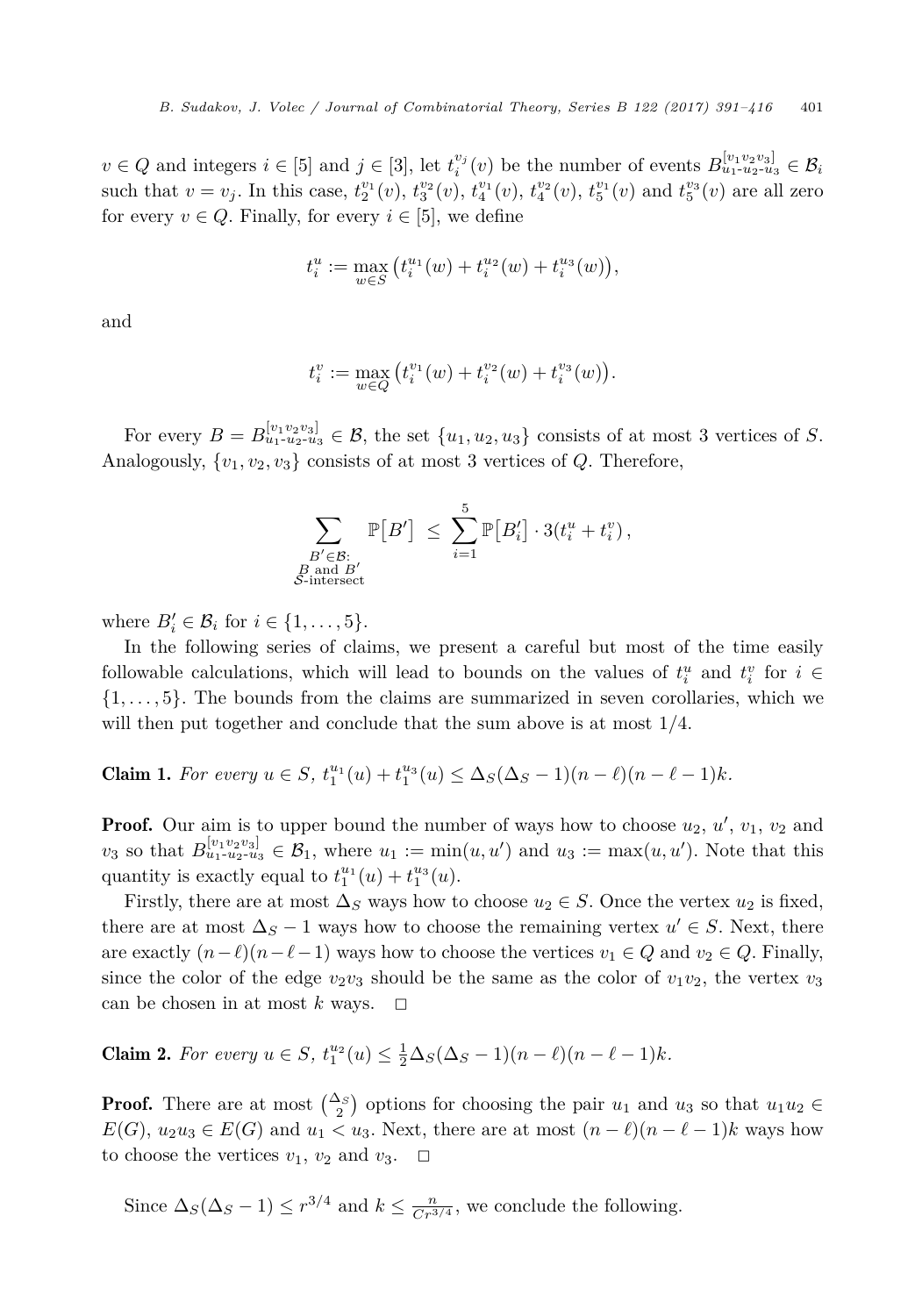<span id="page-11-0"></span>**Corollary 14.** For every  $B_1 \in \mathcal{B}_1$ ,

$$
t_1^u \le \frac{3n}{2C(n-\ell-2)} \cdot \frac{1}{\mathbb{P}\big[B_1\big]} \le \frac{3}{2C-4} \cdot \frac{1}{\mathbb{P}\big[B_1\big]}.
$$

Note the last inequality follows from the estimates  $\ell \leq 2(n/2C)^{1/3} \leq n/C$  and  $2 \leq n/C$ .

**Claim 3.** For every vertex  $v \in Q$ ,  $t_1^{v_1}(v) + t_1^{v_2}(v) + t_1^{v_3}(v) \leq 3(n - \ell - 1)kr$ .

**Proof.** We show that each  $t_1^{v_1}(v)$ ,  $t_1^{v_2}(v)$  and  $t_1^{v_3}(v)$  is at most  $(n - \ell - 1)kr$ . If  $v = v_2$ , then there are  $(n - \ell - 1)$  ways how to choose  $v_1$  and at most *k* ways how to choose  $v_3$ . On the other hand, if  $v \in \{v_1, v_3\}$ , then there are  $(n - \ell - 1)$  ways how to choose  $v_2$  and then at most *k* ways how to choose the remaining vertex in *Q*. Finally, in all the cases there are at most *r* choices for a cherry  $u_1-u_2-u_3$ .  $\Box$ 

Since  $\ell \leq n/C$  and  $3r^{1/4} \leq (n-\ell-2)$ , we have an analogue of Corollary 14 for bounding the value of  $t_1^v$ .

**Corollary 15.** For every  $B_1 \in \mathcal{B}_1$ ,

$$
t_1^v \le 3(n-\ell-1)kr \le \frac{3n(n-\ell-1)r^{1/4}}{C} \le \frac{1}{C-1} \cdot \frac{1}{\mathbb{P}[B_1]}.
$$

**Claim 4.** For every  $u \in S$ ,  $t_2^{u_2}(u) + t_2^{u_3}(u) \leq 2\ell\Delta_S(n-\ell)k$ .

**Proof.** This time, we show that both the value of  $t_2^{u_2}(u)$  and the value of  $t_2^{u_3}(u)$  are at  $\text{most } \ell\Delta_S(n-\ell)k.$ 

If  $u = u_2$ , then there are at most  $\ell$  choices for the vertex  $u_1 \in L$  and at most  $(\Delta_S - 1)$ choices for the vertex  $u_3 \in S$ . If  $u = u_3$ , then the vertex  $u_1 \in L$  can be chosen in at most  $\ell$  ways and the vertex  $u_2$  in at most  $\Delta_S$  ways. Next, there are  $(n - \ell)$  choices for the vertex  $v_2$ . Since the vertex  $v_1 \in P$  is determined by the choice of the map  $f_1$ , there are at most *k* choices for the vertex  $v_3 \in Q$ .  $\Box$ 

The inequality [\(2\)](#page-8-0) implies that  $\Delta_S \leq r^{3/8} + 1$ , which is at most  $2r^{3/8}$ . Since  $\ell = 2r^{1/4}$ , we yield our next corollary.

**Corollary 16.** For every  $B_2 \in \mathcal{B}_2$ ,

$$
t_2^u \le 8r^{5/8}(n-\ell)k \le \frac{8n(n-\ell)}{Cr^{1/8}} \le \frac{8n}{C(n-\ell-1)} \cdot \frac{1}{\mathbb{P}[B_2]} \le \frac{8}{C-2} \cdot \frac{1}{\mathbb{P}[B_2]}.
$$

Claim 5. For every  $v \in Q$ ,  $t_2^{v_2}(v) \le \ell k \sqrt{2\Delta_G r}$ .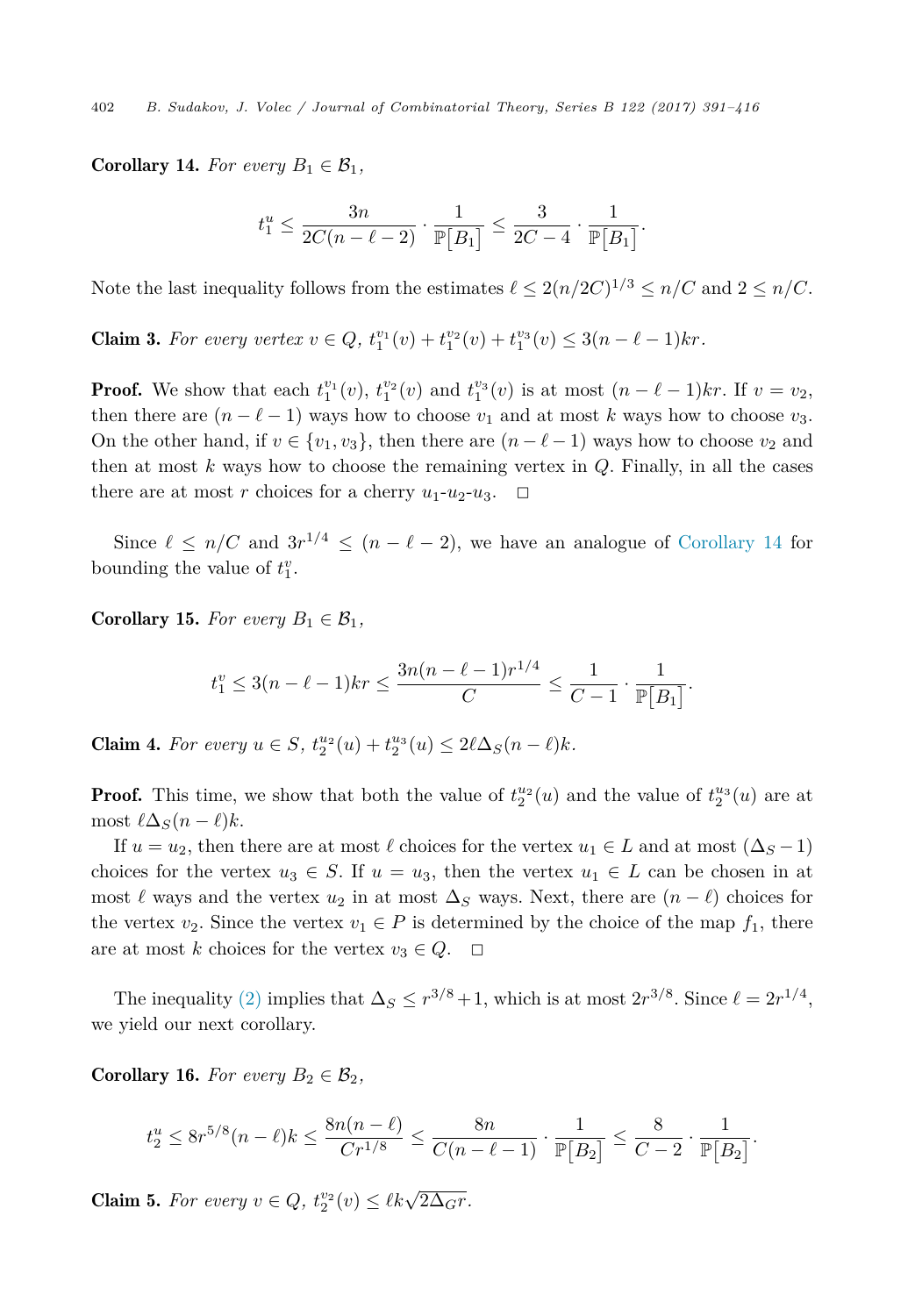**Proof.** There are at most  $\ell$  choices for the vertex  $v_1 \in P$  and then at most  $k$  choices for the vertex  $v_3 \in Q$ . Since the vertex  $u_1 \in L$  is determined by  $f_1$ , [Lemma 13](#page-7-0) implies that the set of two vertices  $\{u_2, u_3\} \subseteq S$  can be chosen in at most  $\sqrt{2\Delta_{G}r}$  ways.  $\Box$ 

**Claim 6.** For every  $v \in Q$ ,  $t_2^{v_3}(v) \le (n - \ell - 1)k\sqrt{2\Delta_G r}$ .

**Proof.** The vertex  $v_2 \in Q$  can be chosen in  $(n - \ell - 1)$  ways and the vertex  $v_1 \in P$  in at most *k* ways. Then as in the previous claim, there are at most  $\sqrt{2\Delta_{GT}}$  choices for  $\{u_2, u_3\} \subseteq S$ .  $\Box$ 

The choice of the parameters yields that  $\ell \leq (n - \ell - 1)$  and  $\sqrt{2\Delta_{G}r} \leq 2r^{3/4}$ .

**Corollary 17.** For every  $B_2 \in \mathcal{B}_2$ ,

$$
t_2^v \le 4(n-\ell-1)kr^{3/4} \le \frac{4n}{C(n-\ell)} \cdot \frac{1}{\mathbb{P}[B_2]} \le \frac{4}{C-1} \cdot \frac{1}{\mathbb{P}[B_2]}.
$$

**Claim 7.** For every  $u \in S$ ,  $t_3^{u_1}(u) + t_3^{u_3}(u) \leq \ell(\Delta_G - 1)(n - \ell)k$ .

**Proof.** First choose the vertex  $u_2 \in L$ ; there are at most  $\ell$  choices for that. The remaining vertex in *G*, i.e., the vertex from  $\{u_1, u_3\} \setminus \{u\}$ , can be chosen in at most  $(\Delta_G - 1)$  ways. Next, the vertex  $v_2 \in P$  is given by  $f_1(u_2)$ . There are  $(n - \ell)$  choices for  $v_1 \in Q$ , and finally, at most *k* choices for  $v_3 \in Q$ .  $\Box$ 

**Claim 8.** For every  $v \in Q$ ,  $t_3^{v_1}(v) + t_3^{v_3}(v) \leq 4\sqrt{r\ell} \cdot (\Delta_G - 1)k$ .

**Proof.** We show that both  $t_3^{v_1}(v)$  and  $t_3^{v_3}(v)$  are at most  $2\sqrt{r\ell} \cdot (\Delta_G-1)k$ . Suppose  $v = v_1$ (the case  $v = v_3$  is symmetric). First observe since  $r \ge 16$ , it holds that  $8r^{1/4} = 4\ell \le$  $2\sqrt{r\ell} = \sqrt{8} \cdot r^{5/8}$ . Therefore, [Lemma 12](#page-6-0) applies with  $T := L$  and yields that a pair of vertices  $u_1 \in S$  and  $u_2 \in L$  which is connected by an edge can be chosen in at most  $2\sqrt{r\ell}$ ways. After the vertices  $u_1$  and  $u_2$  are chosen, there are at most  $(\Delta_G - 1)$  choices for the vertex  $u_3 \in S$ . Since  $v_2 = f_1(u_2)$ , the vertex  $v_3 \in Q$  can be chosen in at most *k* ways.  $\Box$ 

Since  $({\Delta}_G - 1)^2 \leq 2r$ , we conclude the following corollary.

**Corollary 18.** For every  $B_3 \in \mathcal{B}_3$ ,

$$
t_3^u \le 2\sqrt{2} \cdot r^{3/4} (n - \ell) k \le \frac{3n(n - \ell)}{C} \le \frac{3}{C - 2} \cdot \frac{1}{\mathbb{P}[B_3]}
$$

*and*

$$
t_3^v \le 8r^{9/8} \cdot k = \frac{8nr^{3/8}}{C} \le \frac{1}{C-1} \cdot \frac{1}{\mathbb{P}[B_3]}.
$$

Note the last inequality holds since  $8r^{3/8} \leq (n - \ell - 1)$ .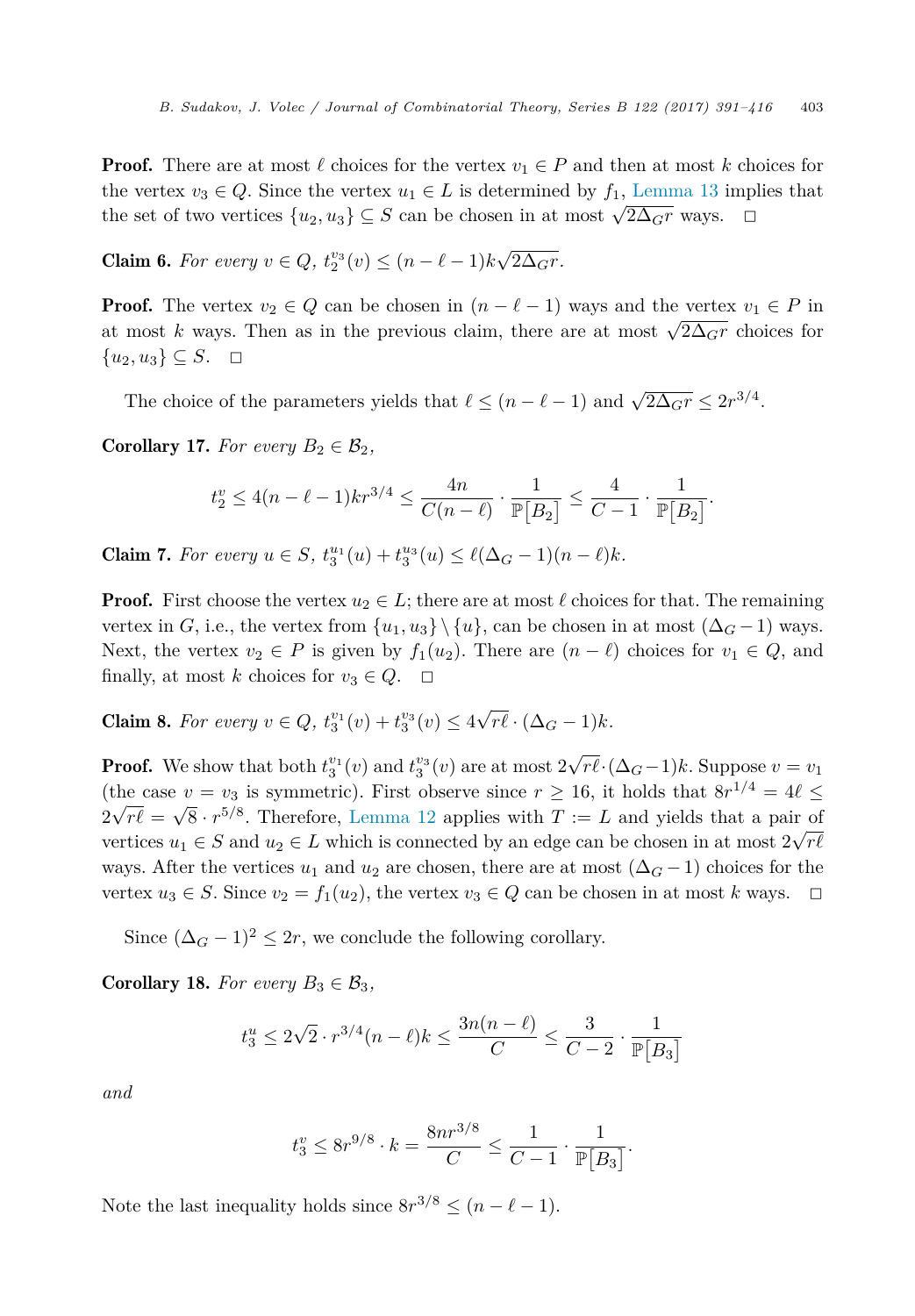**Claim 9.** For every  $u \in S$ ,  $t_4^{u_3}(u) \leq \ell(\ell-1)k$ .

**Proof.** There are at most  $\ell$  choices for the vertex  $u_2 \in L$  and at most  $(\ell - 1)$  choices for the vertex  $u_1 \in L$ . Since the vertices  $\{v_1, v_2\} \subset P$  are determined by  $f_1$ , there are at most *k* choices for the vertex  $v_3 \in Q$ .  $\Box$ 

**Claim 10.** For every  $v \in Q$ ,  $t_4^{v_3}(v) \leq 2\sqrt{r\ell} \cdot k$ .

**Proof.** By [Lemma 12](#page-6-0) applied with  $T := L$ , there are at most  $2\sqrt{r\ell}$  choices for the edge  $u_2u_3$  so that  $u_2 \in L$  and  $u_3 \in S$ . By definition,  $v_2 = f_1(u_2)$ , hence the vertex  $v_1 \in P$  can be chosen in at most *k* ways. Since  $f_1$  is a bijection, the choice of  $v_1$  uniquely determines the vertex  $u_1$ .  $\Box$ 

This time, we conclude the following.

**Corollary 19.** For every  $B_4 \in \mathcal{B}_4$ ,

$$
t_4^u \leq 4\sqrt{r}\cdot k \leq \frac{4n}{Cr^{1/4}(n-\ell)}\cdot \frac{1}{\mathbb{P}\big[B_4\big]} \leq \frac{4}{C-1}\cdot \frac{1}{\mathbb{P}\big[B_4\big]}
$$

*and*

$$
t_4^v \le 2\sqrt{2} \cdot r^{5/8} \cdot k \le \frac{3n}{Cr^{1/8}} \le \frac{3n}{C(n-\ell)} \cdot \frac{1}{\mathbb{P}\big[B_4\big]} \le \frac{3}{C-1} \cdot \frac{1}{\mathbb{P}\big[B_4\big]}.
$$

**Claim 11.** For every  $u \in S$ ,  $t_5^{u_2}(u) \leq 2.5\ell(\ell-1) \cdot kr^{1/4}$ .

**Proof.** There are at most  $\binom{\ell}{2}$  ways how to choose the set  $\{u_1, u_3\} \subseteq L$ . This also determines the vertices  $v_1 = f_1(u_1)$  and  $v_3 = f_1(u_3)$ . By the choice of the set P, there are at most  $5kr^{1/4}$  possibilities for the vertex  $v_2 \in Q$ .  $\Box$ 

**Claim 12.** For every  $v \in Q$ ,  $t_5^{v_2}(v) \leq 2\sqrt{r\ell} \cdot k$ .

**Proof.** First, [Lemma 12](#page-6-0) yields that there are at most  $2\sqrt{r\ell}$  choices for the edge  $u_1u_2$ with  $u_1 \in L$  and  $u_2 \in S$ . This also determines the vertex  $v_1 = f_1(u_1)$ . Finally, the vertex  $v_3 \in P$  can be then chosen in at most *k* ways, which uniquely determines the vertex  $u_3 \in L$ .  $\Box$ 

Our final corollary is the following.

**Corollary 20.** For every  $B_5 \in \mathcal{B}_5$ ,

$$
t_5^u \le 10r^{3/4}k \le \frac{10n}{C(n-\ell)} \cdot \frac{1}{\mathbb{P}[B_5]} \le \frac{10}{C-1} \cdot \frac{1}{\mathbb{P}[B_5]}
$$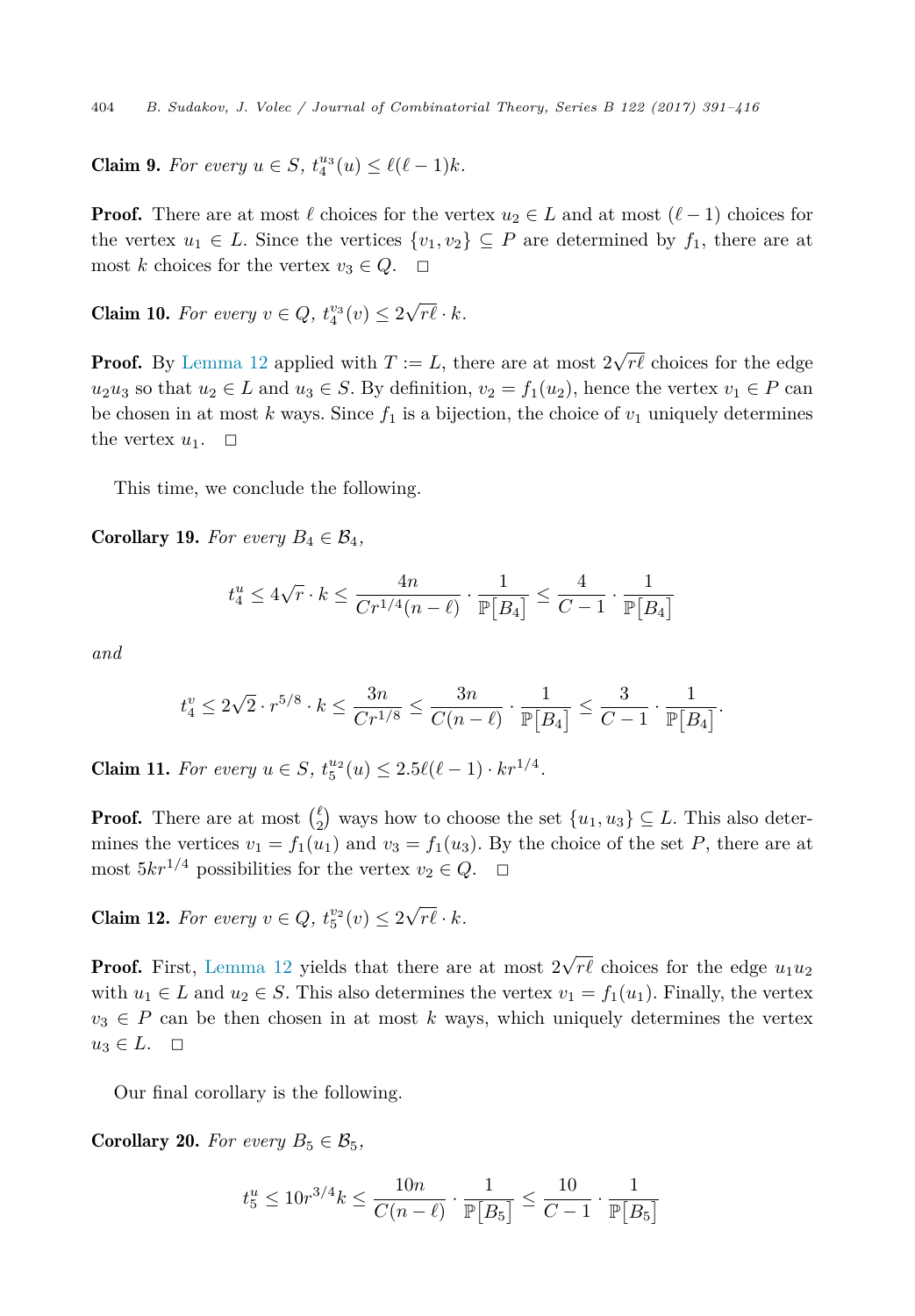*and*

$$
t_5^v \le 2\sqrt{2} \cdot r^{5/8} \cdot k \le \frac{3n}{Cr^{1/8}} \le \frac{3}{C-1} \cdot \frac{1}{\mathbb{P}[B_5]}.
$$

[Corollaries 14–20](#page-11-0) imply that

$$
\sum_{\substack{B' \in \mathcal{B}:\\B \text{ and } B'\\ \mathcal{S}\text{-intersect}}} \mathbb{P}[B'] \le 3 \cdot \frac{25}{2C - 4} + 3 \cdot \frac{26}{C - 1} \qquad \text{for every } B \in \mathcal{B}.
$$

If  $C = 560$ , then the sum above is equal to  $\frac{3307}{15996} < 1/4$ . Therefore, all the conditions in [\(3\)](#page-9-0) are satisfied and the proof is now finished.  $\Box$ 

We continue our exposition with a proof of [Theorem 7,](#page-3-0) which seeks rainbow copies of graphs *G* with few cherries in globally bounded colorings *c* of  $K_n$ . This time, our task is to find such a copy of *G* in *c* that does contain neither a monochromatic cherry, nor a monochromatic pair of disjoint edges. Since a globally *k*-bounded coloring is also locally *k*-bounded, it is enough to modify the proof of [Theorem 2](#page-2-0) by adding to the set of bad events those that take care of all the monochromatic pairs of disjoint edges. As it turned out, this changes the upper bound on *k* only by a constant factor.

**Proof of [Theorem 7.](#page-3-0)** Most of the proof goes along the same lines as the proof of [Theo](#page-2-0)[rem 2.](#page-2-0) Let  $C := 1512$  and  $k := \frac{n}{Cr^{3/4}}$ . Again, if  $n < 2C$  or  $r > (n/2C)^{4/3}$ , the statement of the theorem is trivial. We may assume  $r \geq 16$  since for  $r \leq 15$  the statement follows from [Theorem 5](#page-3-0) (note that  $n \ge 100$ ,  $C = 42.6^2$ , and if  $r \le 15$ , then the maximum degree of *G* is at most 6). Furthermore, let  $V(G) = V(K_n) = [n]$ , and assume the vertices of  $V(G)$  are in descending order according to their degrees. [Lemma 12](#page-6-0) and the fact that  $r \leq n^{4/3}$  imply that  $e(G) \leq nr^{1/8}$ .

As in the proof of [Theorem 2,](#page-2-0) let  $\Delta_G$  be the maximum degree of *G*. It follows that  $\Delta_G \leq 2\sqrt{r}$ . Let  $P \subseteq V(K_n)$  be the rainbow complete subgraph of  $K_n$  of size  $\ell := 2r^{1/4}$ given by [Lemma 11](#page-5-0) for *c*, *r* and *k*. We define  $Q := V(K_n) \setminus P$ . On the other hand, let *L* be the set of the first  $\ell$  vertices of  $G, S := V(G) \setminus L$  and  $\Delta_S := \max_{u \in S} \deg_G(u)$ . It holds that  $\Delta_S \leq 2r^{3/8}$ .

The way how we find a rainbow copy of *G* in a globally *k*-bounded coloring is analogous to the way we have found a properly colored copy of *G* in a locally *k*-bounded coloring. First, let  $f_1: L \to P$  be an arbitrary bijection and  $f_2: S \to Q$  be a bijection chosen uniformly at random. Next, let  $f := f_1 \cup f_2$  and let  $f(G)$  denote the copy of *G* in  $K_n$ given by *f*. Our aim is to show that [Theorem 10](#page-4-0) and [Lemma 9](#page-4-0) yield that with a non-zero probability  $f(G)$  is rainbow.

Recall from the proof of [Theorem 2](#page-2-0) that  $u_1-u_2-u_3$  denotes a cherry in *G* with middle vertex  $u_2$  and endpoints  $u_1, u_3$  such that  $u_1 < u_3$ , and  $\mathcal{R}(G)$  is the set of all such cherries in *G*. Also recall that for  $v_1, v_2, v_3 \in V(K_n)$ , the triple  $[v_1v_2v_3]$  is *c*-monochromatic if  $c(v_1v_2) = c(v_2v_3)$  and  $C(c)$  is the set of all *c*-monochromatic triples.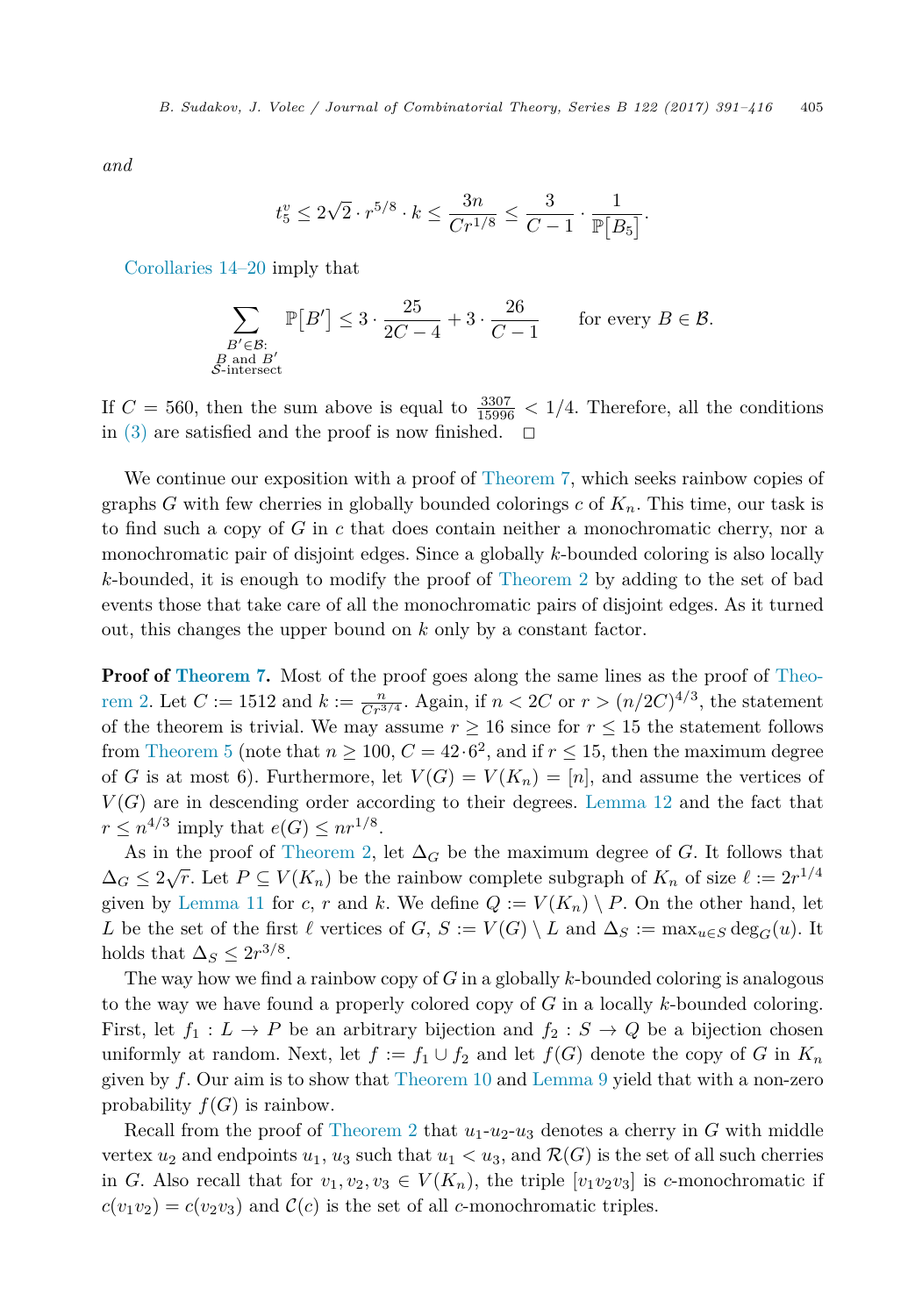<span id="page-15-0"></span>In order to show that  $f(G)$  is not only properly colored but rainbow, apart from controlling the cherries we also need to guarantee there are no two disjoint edges of the same color. This motivates the following definitions. We write  $(u_1u_2)(u_3u_4)$  to denote two disjoint edges  $u_1u_2 \in E(G)$  and  $u_3u_4 \in E(G)$  such that  $u_1 < u_2$ ,  $u_3 < u_4$  and  $u_1 < u_3$ . Let  $\mathcal{R}'(G)$  be the set of all such pairs of disjoint edges  $(u_1u_2)(u_3u_4)$  in *G*. Analogously, for every  $v_1, v_2, v_3, v_4 \in V(K_n)$ , the quadruple  $[v_1v_2v_3v_4]$  is *c*-monochromatic if  $c(v_1v_2)$  =  $c(v_3v_4)$ , and we denote the set of all *c*-monochromatic quadruples by  $\mathcal{C}'(G)$ .

This time, our aim is to show that with positive probability the bijection *f* is such that for every cherry  $u_1-u_2-u_3 \in \mathcal{R}(G)$  it holds that  $[f(u_1)f(u_2)f(u_3)] \notin \mathcal{C}(c)$ , and for every  $(u_1u_2)(u_3u_4) \in \mathcal{R}'(G)$  it holds that  $[f(u_1)f(u_2)f(u_3)f(u_4)] \notin \mathcal{C}'(c)$ . The choice of  $f_1$  implies that we need to check only the cherries  $u_1-u_2-u_3$  and the disjoint pairs of edges  $(u_1u_2)(u_3u_4)$  that satisfy  $\{u_1, u_2, u_3\} ∩ S ≠ ∅$  and  $\{u_1, u_2, u_3, u_4\} ∩ S ≠ ∅$ , respectively.

As in the proof of [Theorem 2,](#page-2-0) for  $u_1-u_2-u_3 \in \mathcal{R}(G)$  and  $[v_1v_2v_3] \in \mathcal{C}(c)$ , we denote the event  $\bigwedge_{i=1}^{n} [f(u_i) = v_i]$  by  $B_{u_1+u_2+u_3}^{[v_1v_2v_3]}$ . We define  $\mathcal{B}$  to be the set of all events  $B_{u_1+u_2+u_3}^{[v_1v_2v_3]}$ *i*∈[3] such that

- $u_1-u_2-u_3 \in \mathcal{R}(G)$  and  $[v_1v_2v_3] \in \mathcal{C}(c)$ ,
- $\{u_1, u_2, u_3\} \cap S \neq \emptyset$ ,
- $\forall i \in \{1, 2, 3\} : u_i \in S \iff v_i \in Q$ , and
- $\forall i \in \{1, 2, 3\} : u_i \in L \Longrightarrow f_1(u_i) = v_i.$

Similarly, for  $(u_1u_2)(u_3u_4) \in \mathcal{R}'(G)$  and  $[v_1v_2v_3v_4] \in \mathcal{C}'(c)$ , let  $B_{(u_1u_2)(u_3u_4)}^{[v_1v_2v_3v_4]}$  be the event Λ  $\bigwedge_{i \in [4]} [f(u_i) = v_i]$ . Finally, let B' be the set of all events  $B_{(u_1u_2)(u_3u_4)}^{[v_1v_2v_3v_4]}$  such that

- $(u_1u_2)(u_3u_4) \in \mathcal{R}'(G)$  and  $[v_1v_2v_3v_4] \in \mathcal{C}'(c)$ ,
- $\bullet$  {*u*<sub>1</sub>*, u*<sub>2</sub>*, u*<sub>3</sub>*, u*<sub>4</sub>} ∩ *S*  $\neq$  *Ø,*
- $\forall i \in \{1, 2, 3, 4\} : u_i \in S \iff v_i \in Q$ , and
- $\forall i \in \{1, 2, 3, 4\} : u_i \in L \Longrightarrow f_1(u_i) = v_i.$

Since the globally *k*-bounded coloring *c* is indeed also locally *k*-bounded, [Claims 1–12](#page-10-0) from the proof of [Theorem 2](#page-2-0) apply again. In order to upper bound the number of events  $B' \in \mathcal{B}$  that intersect a given event  $B^{[v_1v_2v_3]}_{u_1-u_2-u_3} \in \mathcal{B}$  or  $B^{[v_4v_5v_6v_7]}_{(u_4u_5)(u_6u_7)} \in \mathcal{B}'$ , it is enough to apply these claims for vertices  $u \in \{u_1, u_2, u_3\} \cap S$  and  $v \in \{v_1, v_2, v_3\} \cap Q$ , or  $u \in \{u_4, u_5, u_6, u_7\} \cap S$  and  $v \in \{v_4, v_5, v_6, v_7\} \cap Q$ , respectively. In all the possible cases, there are at most 4 choices for such a vertex. Therefore, [Corollaries 14–20](#page-11-0) yield that

$$
\sum_{\substack{B' \in \mathcal{B}:\\B \text{ and } B'\\ \mathcal{S}\text{-intersect}}} \mathbb{P}[B'] \le 4 \cdot \frac{25}{2C - 4} + 4 \cdot \frac{26}{C - 1} \qquad \text{for every } B \in \mathcal{B} \cup \mathcal{B}'. \tag{4}
$$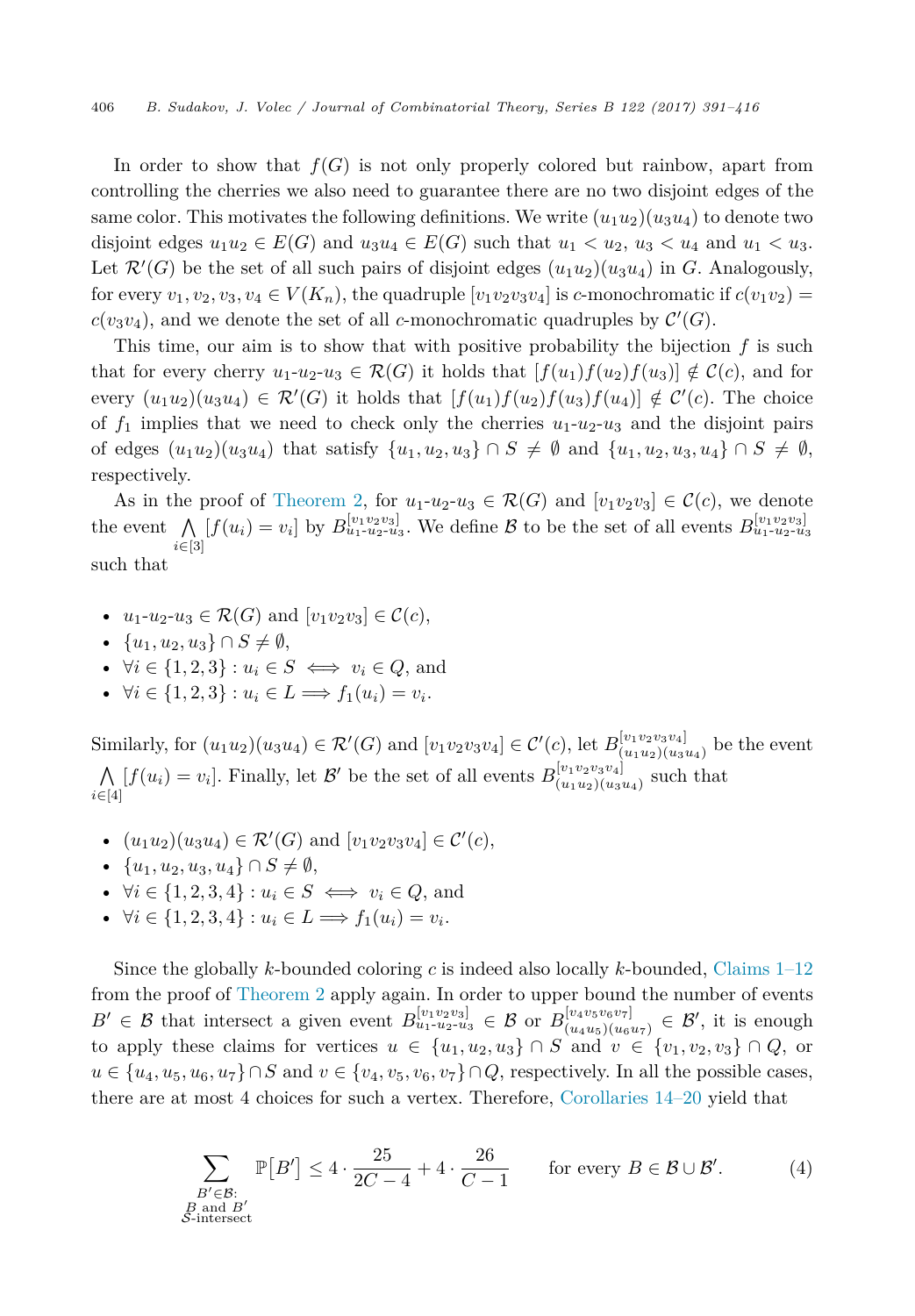

Fig. 2. The event classes  $\mathcal{B}_6, \ldots, \mathcal{B}_{10}$ .

It remains to analyze how many events from B' a fixed event  $B \in \mathcal{B} \cup \mathcal{B}'$  can S-intersect. We start with splitting the events  $B_{u_1-u_2,u_3-u_4}^{[v_1v_2v_3v_4]} \in \mathcal{B}'$  into five classes  $\mathcal{B}_6,\ldots,\mathcal{B}_{10}$  based on how their sets  $\{u_1, u_2, u_3, u_4\}$  intersect the set *S*:

- If  $\{u_1, u_2, u_3, u_4\}$  ⊆ *S*, then  $B_{u_1\text{-}u_2, u_3\text{-}u_4}^{[v_1v_2v_3v_4]}$  ∈  $B_6$ .
- If  $\{u_2, u_3, u_4\}$  ⊆ *S* and  $u_1 \in L$ , then  $B_{u_1}^{\lfloor v_1 v_2 v_3 v_4 \rfloor}$   $\{u_2, u_3, u_4\}$  ∈  $\mathcal{B}_7$ .
- If  $\{u_3, u_4\} \subseteq S$  and  $\{u_1, u_2\} \subseteq L$ , then  $B_{u_1-u_2, u_3-u_4}^{[v_1v_2v_3v_4]} \in \mathcal{B}_8$ .
- If  $\{u_2, u_4\} \subseteq S$  and  $\{u_1, u_3\} \subseteq L$ , then  $B_{u_1-u_2, u_3-u_4}^{[v_1v_2v_3v_4]} \in \mathcal{B}_9$ .
- If  $|\{u_2, u_4\} \cap S| = 1$  and  $\{u_1, u_3\} \subseteq L$ , then  $B_{u_1 \tcdot u_2, u_3 \tcdot u_4}^{[v_1, v_2, v_3, v_4]} \in \mathcal{B}_{10}$ ;

see also Fig. 2. The fact that the classes  $\mathcal{B}_6, \ldots, \mathcal{B}_{10}$  split the whole set  $\mathcal{B}'$  follows because if  $u_i$  ∈ *L* for some  $i \in [4]$ , then  $u_1$  ∈ *L*, and also if  $u_4$  ∈ *L*, then  $u_3$  ∈ *L*. It holds that

$$
\mathbb{P}[B] = \frac{1}{(n-\ell)(n-\ell-1)(n-\ell-2)(n-\ell-3)}
$$
 for any  $B \in \mathcal{B}_6$ ,  
\n
$$
\mathbb{P}[B] = \frac{1}{(n-\ell)(n-\ell-1)(n-\ell-2)}
$$
 for any  $B \in \mathcal{B}_7$ ,  
\n
$$
\mathbb{P}[B] = \frac{1}{(n-\ell)(n-\ell-1)}
$$
 for any  $B \in \mathcal{B}_8 \cup \mathcal{B}_9$ , and  
\nfor any  $B \in \mathcal{B}_8 \cup \mathcal{B}_9$ , and  
\nfor any  $B \in \mathcal{B}_{10}$ .

For every vertex  $u \in S$  and two integers  $i \in \{6, \ldots, 10\}$  and  $j \in [4]$ , let  $t_i^{u_j}(u)$  be the number of events  $B_{(u_1u_2)(u_3u_4)}^{[v_1v_2v_3v_4]} \in \mathcal{B}_i$  such that  $u = u_j$ . It immediately follows that all  $t_7^{u_1}(u)$ ,  $t_8^{u_1}(u)$ ,  $t_8^{u_2}(u)$ ,  $t_9^{u_1}(u)$ ,  $t_9^{u_3}(u)$ ,  $t_{10}^{u_1}(u)$  and  $t_{10}^{u_3}(u)$  are zero for every vertex  $u \in S$ . Similarly, for every vertex  $v \in Q$  and integers  $i \in \{6, \ldots, 10\}$  and  $j \in [4]$ , let  $t_i^{v_j}(v)$  be the number of events  $B_{(u_1u_2)(u_3u_4)}^{[v_1v_2v_3v_4]} \in \mathcal{B}_i$  such that  $v = v_j$ . Analogously to the previous case, the values of  $t^{v_1}_7(v)$ ,  $t^{v_1}_8(v)$ ,  $t^{v_2}_8(v)$ ,  $t^{v_1}_9(v)$ ,  $t^{v_3}_9(v)$ ,  $t^{v_1}_{10}(u)$  and  $t^{v_3}_{10}(v)$  are equal to 0 for all  $v \in Q$ . Therefore, for every  $B \in \mathcal{B} \cup \mathcal{B}'$  it holds that

$$
\sum_{\substack{B' \in \mathcal{B}' : \\ B \text{ and } B' \\ S \text{-intersect}}} \mathbb{P}[B'] \leq \sum_{i=6}^{10} \mathbb{P}[B'_i] \cdot 4(t_i^u + t_i^v) ,
$$

where  $B'_i \in \mathcal{B}_i$ ,  $t_i^u := \max_{w \in S} \sum_{j \in [4]} t_i^{u_j}(w)$ , and  $t_i^v := \max_{w \in Q} \sum_{j \in [4]} t_i^{v_j}(w)$  for  $i \in \{6, ..., 10\}$ .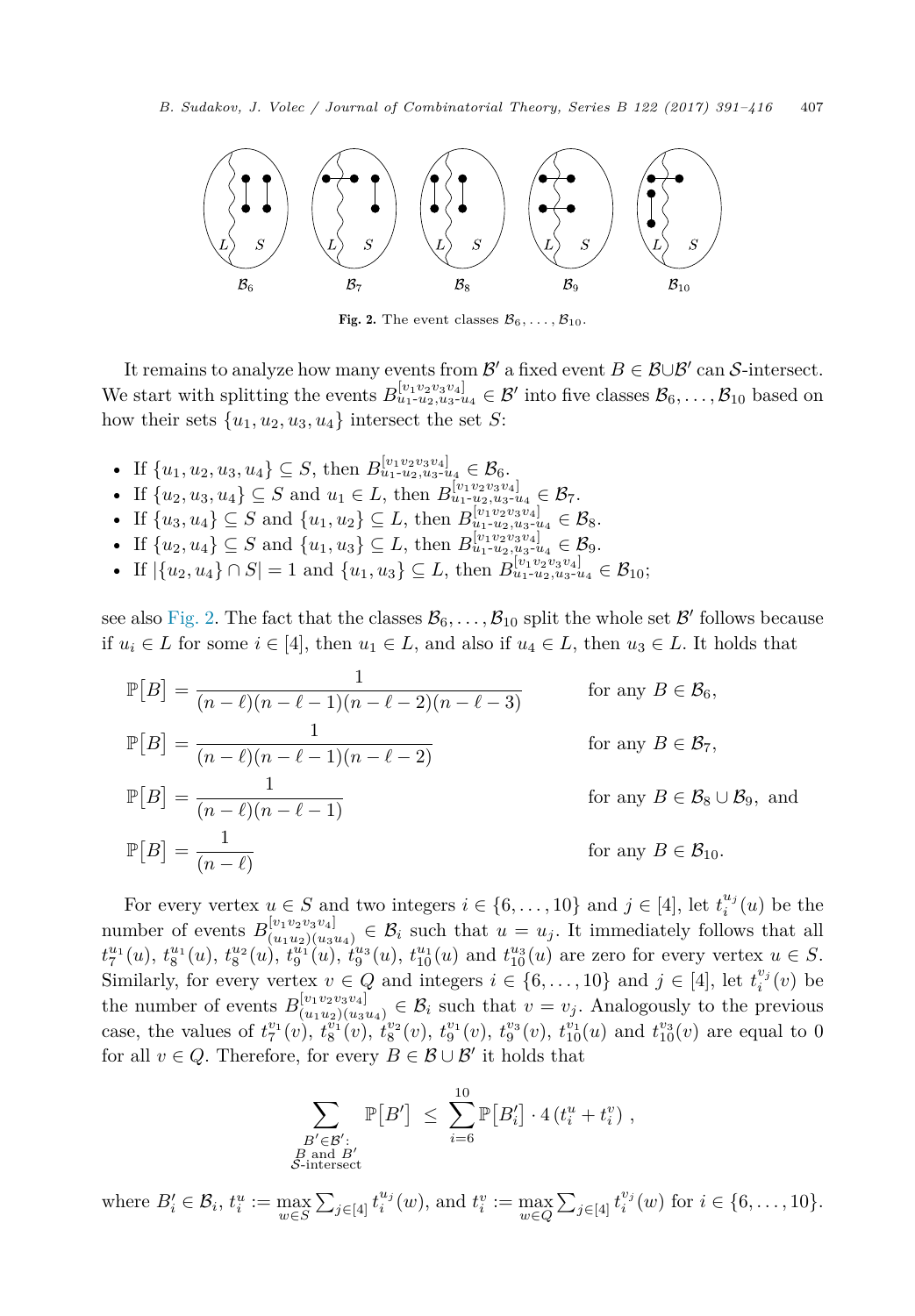<span id="page-17-0"></span>In order to finish the proof, we perform similar calculations as we did in the proof of [Theorem 2](#page-2-0) in order to give upper bounds on  $t_i^{u_j}$  and  $t_i^{v_j}$ , where  $i \in \{6, \ldots, 10\}$  and  $j ∈ [4].$ 

**Claim 13.** For every 
$$
u \in S
$$
,  $\sum_{j \in [4]} t_6^{u_j}(u) \leq 2e(G) \cdot \Delta_S(n-\ell)(n-\ell-1) \cdot k$ .

**Proof.** A neighbor  $u' \in S$  of *u* can be chosen in at most  $\Delta_S$  ways, and then there are at most  $e(G)$  choices for the edge  $u''u'''$  disjoint from  $uu'$ . Note that the relative order between  $u, u', u''$  and  $u'''$  uniquely determines how these vertices correspond to  $u_1, u_2$ , *u*<sub>3</sub> and *u*<sub>4</sub>. Next, the vertices *v*<sub>1</sub> and *v*<sub>2</sub> can be chosen in  $(n - \ell)(n - \ell - 1)$  ways. Finally, there are at most *k* edges  $v'v''$  with color  $c(v_1v_2)$  and then we only need to decide whether  $v_3 = v'$  and  $v_4 = v''$ , or the other way around.  $\Box$ 

**Claim 14.** For every 
$$
v \in Q
$$
,  $\sum_{j \in [4]} t_6^{v_j}(v) \le 4e(G)^2(n - \ell - 1)k$ .

**Proof.** This time we show that  $t_6^{v_j}(v)$  is at most  $e(G)^2(n - \ell - 1)k$  for every  $j \in [4]$ . Without loss of generality,  $v = v_1$ . There are  $(n - \ell - 1)$  choices for  $v_2$  and then, as in the previous claim, at most  $2k$  choices for  $v_3$  and  $v_4$ . On the other hand, the total number of choices for the vertices  $u_1, u_2, u_3$  and  $u_4$  is at most  $\binom{e(G)}{2}$ .  $\Box$ 

The estimates  $e(G) \leq nr^{1/8}$  and  $\Delta_S \leq 2r^{3/8}$  yield the following.

**Corollary 21.** For every  $B_6 \in \mathcal{B}_6$ ,

$$
t_6^u \le 4nr^{1/2} \cdot (n-\ell)(n-\ell-1)k \le \frac{4n^2(n-\ell)(n-\ell-1)}{Cr^{1/4}} \le \frac{4}{C-5} \cdot \frac{1}{\mathbb{P}[B_6]}
$$

*and*

$$
t_6^v \le 4n^2r^{1/4} \cdot (n - \ell - 1)k \le \frac{4n^3(n - \ell - 1)}{Cr^{1/2}} \le \frac{4}{C - 6} \cdot \frac{1}{\mathbb{P}[B_6]}.
$$

**Claim 15.** For every  $u \in S$ ,  $t_7^{u_2}(u) \le 2e(G) \cdot \ell(n-\ell)k$ .

**Proof.** The vertex  $u_1 \in L$  can be chosen in at most  $\ell$  ways, the vertices  $u_3$  and  $u_4$  in at most  $e(G)$  ways, and the vertex  $v_2 \in Q$  in  $(n - \ell)$  ways. Since the vertex  $v_1 = f(u_1)$ , there are at most 2k choices for the vertices  $v_3$  and  $v_4$ .  $\Box$ 

**Claim 16.** For every  $u \in S$ ,  $t_7^{u_3}(u) + t_7^{u_4}(u) \le 4\Delta_S \sqrt{r\ell} \cdot (n - \ell)k$ .

**Proof.** There are at most  $\Delta_S$  choices for the vertex  $u' \in \{u_3, u_4\} \setminus \{u\}$  and, by [Lemma 12,](#page-6-0) at most  $2\sqrt{r\ell}$  choices for  $u_1 \in L$  and  $u_2 \in S$ . The total number of choices for  $v_1, v_2, v_3$ and  $v_4$  is at most  $2k(n-\ell)$ .  $\Box$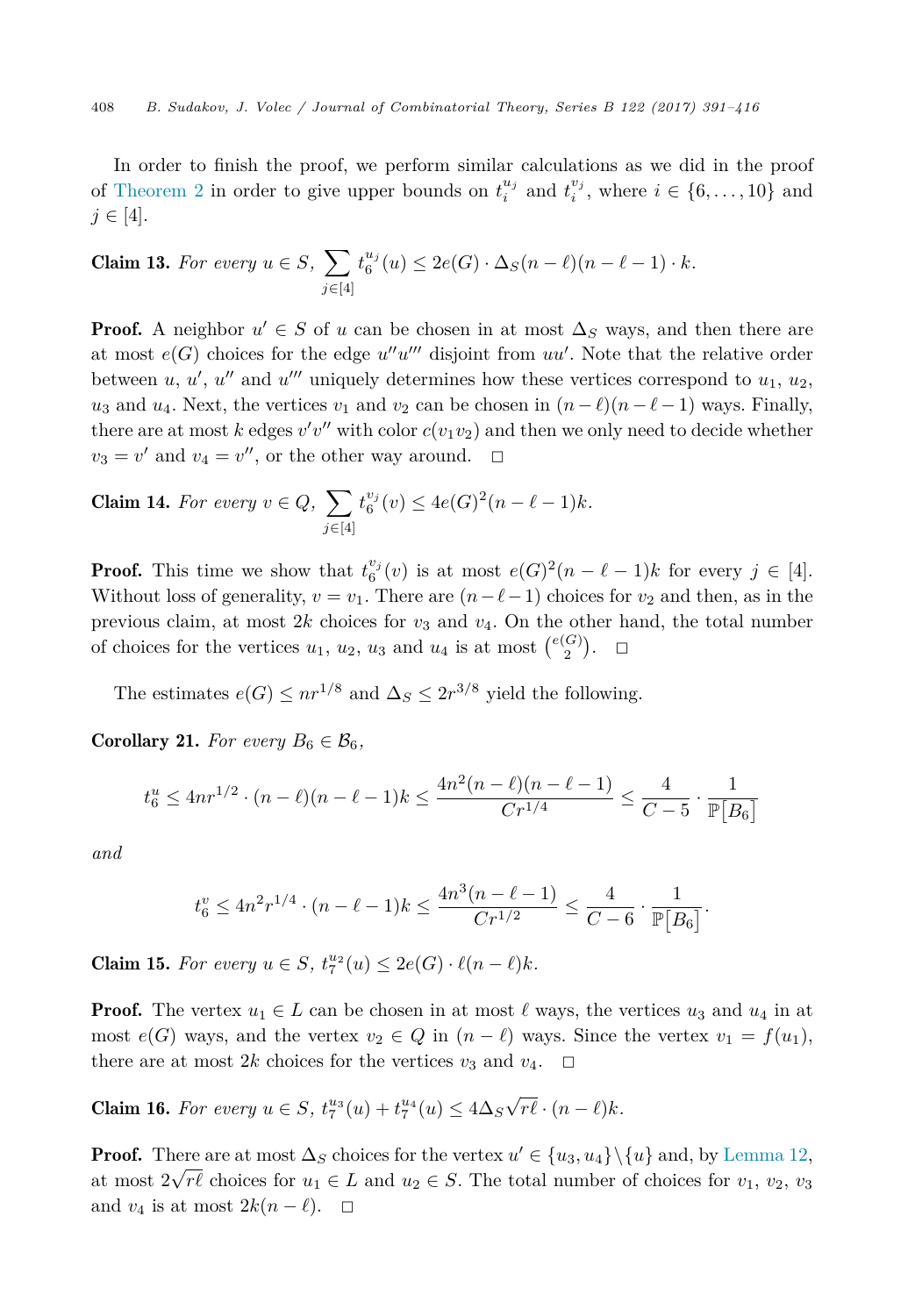Since  $8\sqrt{2} \cdot r \leq nr^{3/8}$ , we conclude the following.

**Corollary 22.** *For every*  $B_7 \in \mathcal{B}_7$ ,

$$
t_7^u \le (n-\ell)k \cdot (4nr^{3/8} + 8\sqrt{2} \cdot r) \le \frac{5n^2(n-\ell)}{Cr^{3/8}} \le \frac{5}{C-4} \cdot \frac{1}{\mathbb{P}[B_7]}.
$$

**Claim 17.** For every  $v \in Q$ ,  $t_7^{v_2}(v) \leq 4\sqrt{r\ell} \cdot e(G)k$ .

**Proof.** There are at most  $2\sqrt{r\ell}$  choices for the vertices  $u_1 \in L$  and  $u_2 \in S$ . This determines the vertex  $v_1 \in P$  and hence the vertices  $v_3$  and  $v_4$  can be chosen in at most 2*k* ways. Finally, the remaining vertices *u*<sup>3</sup> and *u*<sup>4</sup> are determined by choosing an edge of *G* that has both endpoints in  $S$ .  $\Box$ 

**Claim 18.** For every  $v \in Q$ ,  $t_7^{v_3}(v) + t_7^{v_4}(v) \leq 2e(G)\Delta_G(n-\ell-1)k$ .

**Proof.** By symmetry, it is enough to show that  $t_7^{v_3}(v) \leq e(G)\Delta_G(n-\ell-1)k$ . There are  $(n - \ell - 1)$  choices for the vertex  $v_4 \in Q$ , then at most *k* choices for  $v_1 \in P$  and  $v_2 \in Q$ , and since  $u_1 = f_1^{-1}(v_1)$ , at most  $\Delta_G$  choices for  $u_2$ . As in the previous claims, the vertices  $u_3$  and  $u_4$  can be chosen in at most  $e(G)$  ways.  $\Box$ 

Recall that  $\Delta_G \leq 2\sqrt{r}$ . The counterpart of Corollary 22 is the following.

**Corollary 23.** *For every*  $B_7 \in \mathcal{B}_7$ *,* 

$$
t_7^v \le 4\sqrt{2} \cdot nr^{3/4}k + 4nr^{5/8}(n-\ell-1)k \le \frac{5n^2(n-\ell-1)}{C} \le \frac{5}{C-3} \cdot \frac{1}{\mathbb{P}[B_7]}.
$$

**Claim 19.** For every  $u \in S$ ,  $t_8^{u_3}(u) + t_8^{u_4}(u) \leq \Delta_S \ell^2 \cdot k$ .

**Proof.** We first choose the vertices  $u_1 \in L$  and  $u_2 \in L$  such that  $u_1 < u_2$ . This can be done in at most  $\binom{\ell}{2}$  ways, and it determines the vertices  $v_1 \in P$  and  $v_2 \in P$ . After that, there are at most 2*k* choices for the vertices  $v_3 \in Q$  and  $v_4 \in Q$ . The only remaining vertex we need to choose is a neighbor of *u*, and there are at most  $\Delta_S$  ways to do that.  $\square$ 

**Claim 20.** For every  $v \in Q$ ,  $t_8^{v_3}(v) + t_8^{v_4}(v) \le e(G)\ell^2 \cdot k$ .

**Proof.** Analogously to the proofs of [Claims 14 and 18,](#page-17-0) it is enough to show that  $t_8^{v_3}(v) \le$  $e(G) \binom{\ell}{2} k$ . We can choose the vertices  $u_1 \in L$  and  $u_2 \in L$  such that  $u_1 < u_2$  in at most  $\binom{\ell}{2}$ ways, then there at most *k* choices for the vertex  $v_4 \in Q$ , and finally at most  $e(G)$  choices for the vertices  $u_3$  and  $u_4$ .  $\Box$ 

Claims 19 and 20 yield our next corollary.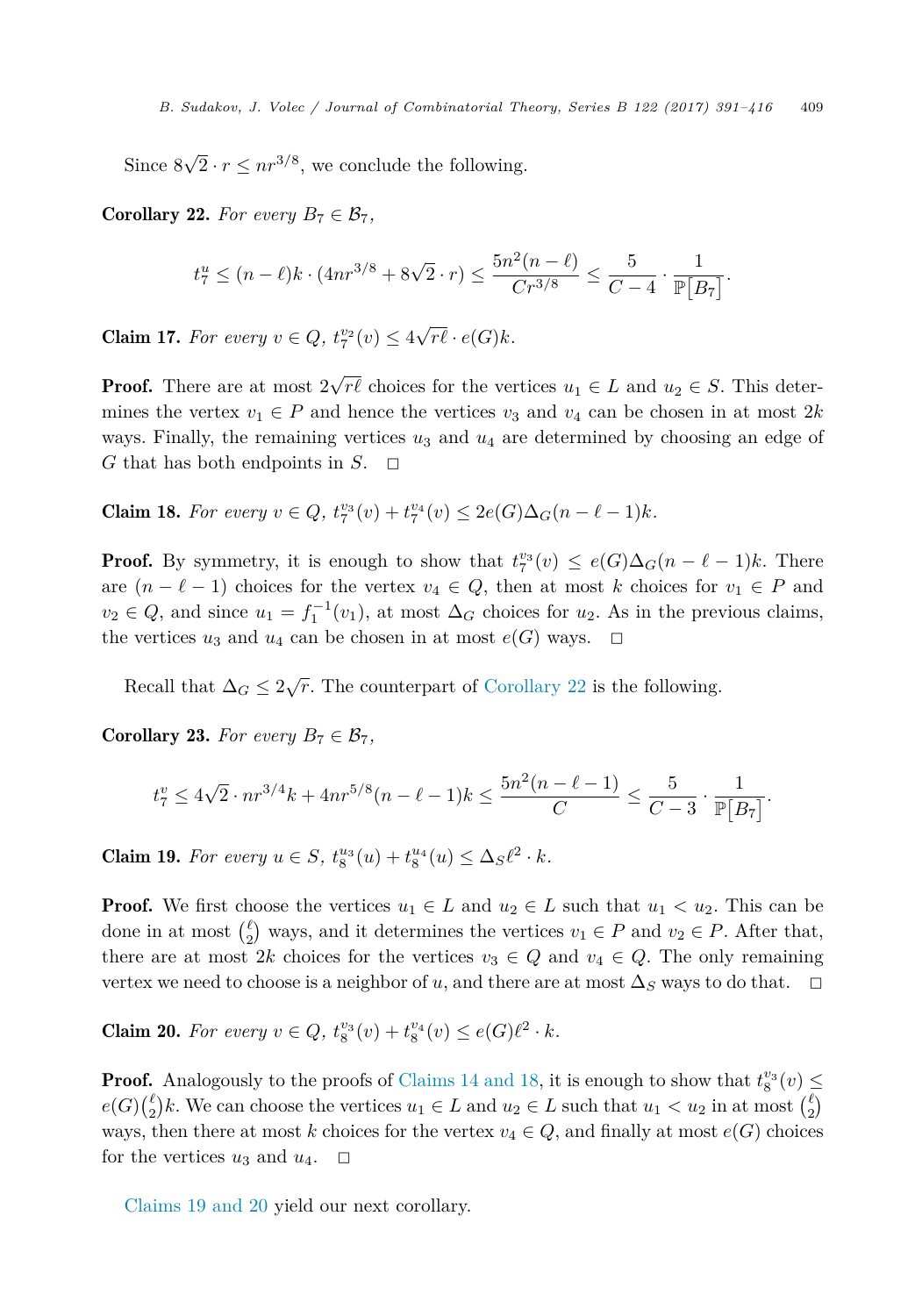**Corollary 24.** For every  $B_8 \in \mathcal{B}_8$ ,

$$
t_8^u \le 8r^{7/8} \cdot k \le \frac{8nr^{1/8}}{C} \le \frac{1}{C-1} \cdot \frac{1}{\mathbb{P}[B_8]}
$$

*and*

$$
t_8^v \le 4nr^{5/8} \cdot k \le \frac{4n^2}{C} \le \frac{4}{C-3} \cdot \frac{1}{\mathbb{P}[B_8]}.
$$

**Claim 21.** For every  $u \in S$ ,  $t_9^{u_2}(u) + t_9^{u_4}(u) \leq 2\sqrt{r\ell} \cdot (n - \ell)k$ .

**Proof.** We start by choosing an adjacent pair of vertices  $u'' \in S$  and  $u''' \in L$ . [Lemma 12](#page-6-0) implies this can be done in at most  $2\sqrt{r\ell}$  ways. Then, in  $(n - \ell)$  ways, we choose the vertex  $v'' \in Q$  which will be the image of u''. The vertices  $v \in Q$  and  $v' \in P$  can be then chosen in at most k ways, which also uniquely determines the vertex  $u' \in L$ . The relative order of *u'* and *u'''* determines the correspondence between *u*, *u'*, *u''*, *u'''* and *u*<sub>1</sub>, *u*<sub>2</sub>, *u*<sub>3</sub>,  $u_4$ , which gives also the correspondence between *v*, *v'*, *v''*, *v'''* and *v*<sub>1</sub>, *v*<sub>2</sub>, *v*<sub>3</sub>, *v*<sub>4</sub>.  $\Box$ 

**Claim 22.** For every  $v \in Q$ ,  $t_9^{v_2}(v) + t_9^{v_4}(v) \leq 2 (\Delta_G)^2 \ell k$ .

**Proof.** As usual, it is enough to show that  $t_9^{v_2}(v) \leq (\Delta_G)^2 \ell k$ . There are at most  $\ell$  choices for the vertex  $v_1 \in P$  and after that at most *k* choices for  $v_3 \in P$  and  $v_4 \in Q$ . Since the vertices  $u_2 \in S$  and  $u_4 \in S$  are neighbors of  $u_1 = f_1^{-1}(v_1)$  and  $u_3 = f_1^{-1}(v_3)$ , respectively, each of them can be chosen in at most  $\Delta_G$  ways.  $\Box$ 

We use the estimate  $16\sqrt{r} \leq n - \ell - 1$  to obtain the following corollary.

**Corollary 25.** For every  $B_9 \in \mathcal{B}_9$ ,

$$
t_9^u \le 2\sqrt{2} \cdot r^{5/8} (n - \ell) k \le \frac{3n(n - \ell)}{C} \le \frac{3}{C - 2} \cdot \frac{1}{\mathbb{P}[B_9]}
$$

*and*

$$
t_9^v \leq 16 \cdot r^{5/4}k \leq \frac{16\sqrt{r}\cdot n}{C} \leq \frac{1}{C-1} \cdot \frac{1}{\mathbb{P}\big[B_9\big]}.
$$

**Claim 23.** For every  $u \in S$ ,  $t_{10}^{u_2}(u) + t_{10}^{u_4}(u) \leq \ell^2 k$ .

**Proof.** By symmetry, it is enough to show that  $t_{10}^{u_2}(u) \leq \frac{1}{2}\ell^2 k$ . Indeed, we choose the vertices  $u_3 \in L$  and  $u_4 \in L$  in  $\binom{\ell}{2}$  ways, and after that there are at most *k* choices for the vertices  $v_1 \in P$  and  $v_2 \in Q$ .  $\Box$ 

**Claim 24.** For every  $v \in Q$ ,  $t_{10}^{v_2}(v) + t_{10}^{v_4}(v) \leq 2\ell\Delta_G k$ .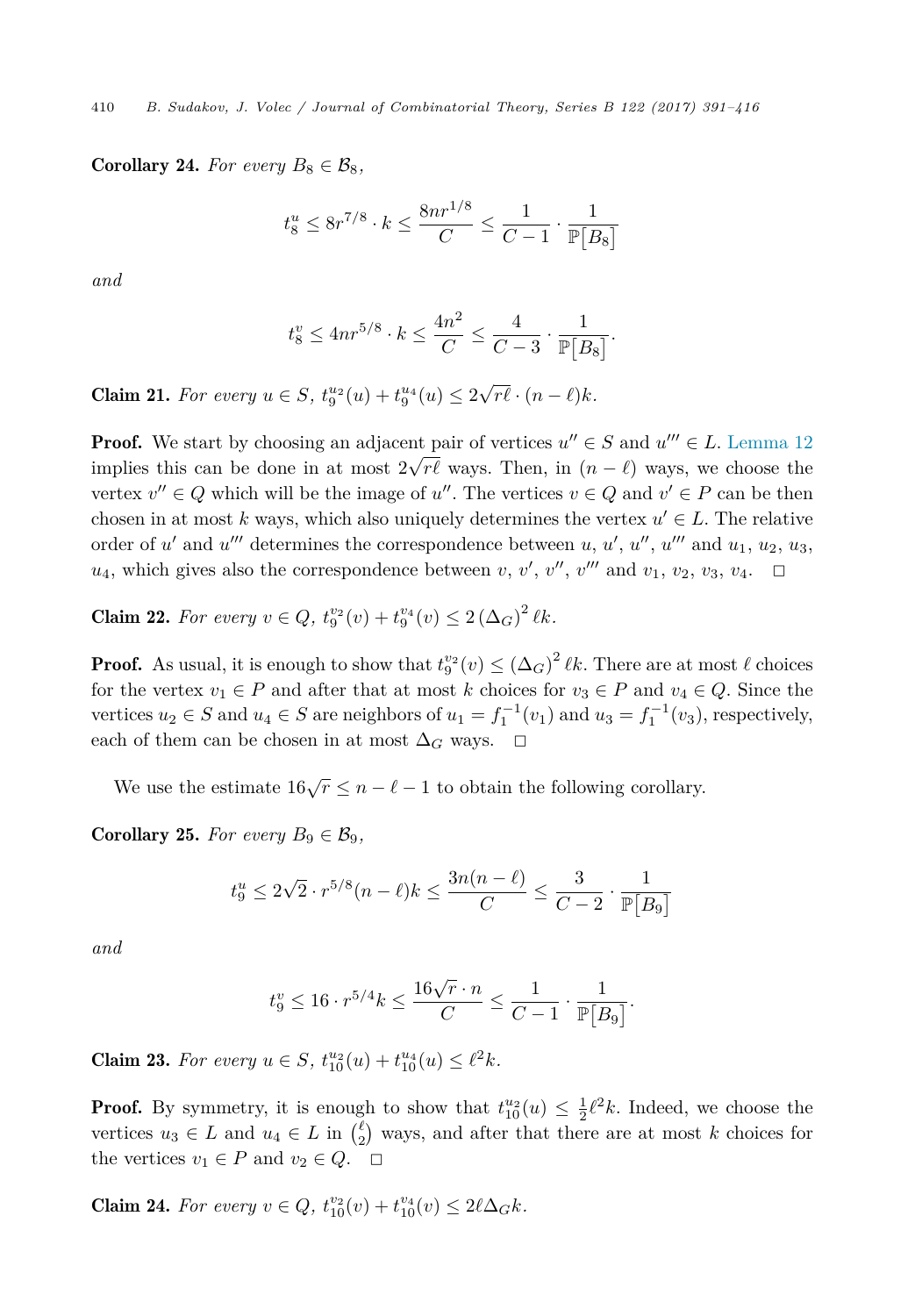<span id="page-20-0"></span>**Proof.** Analogously to the previous claim, we only show that  $t_{10}^{v_2}(v)$  is at most  $\ell \Delta_G k$ . A symmetric reasoning then yields the same upper bound also holds for  $t_{10}^{v_4}(v)$ .

There are at most  $\ell$  choices for the vertex  $v_1 \in P$ , then at most  $k$  choices for the vertices  $v_3$  and  $v_4$  (note that the ordering of  $u_3 < u_4$  defines an ordering of  $v_3$  and  $v_4$ ). Finally, at most  $\Delta_G$  choices for the neighbor of  $u_1 \in L$ , i.e., the vertex  $u_2 \in S$ .  $\Box$ 

Here comes the last corollary.

**Corollary 26.** For every  $B_{10} \in \mathcal{B}_{10}$ ,

$$
t_{10}^u \le 4\sqrt{r} \cdot k \le \frac{4n}{C} \le \frac{4}{C-1} \cdot \frac{1}{\mathbb{P}[B_{10}]}
$$

*and*

$$
t_{10}^v \le 8r^{3/4}k \le \frac{8n}{C} \le \frac{8}{C-1} \cdot \frac{1}{\mathbb{P}[B_{10}]}.
$$

[Corollaries 21–26](#page-17-0) imply that for every  $B \in \mathcal{B} \cup \mathcal{B}'$ , it holds that

$$
\sum_{\substack{B' \in \mathcal{B'}:\\B \text{ and } B' \text{ S-intersect}}} \mathbb{P}[B'] \le \frac{4 \cdot 14}{C-1} + \frac{4 \cdot 3}{C-2} + \frac{4 \cdot 9}{C-3} + \frac{4 \cdot 5}{C-4} + \frac{4 \cdot 4}{C-5} + \frac{4 \cdot 4}{C-6}.
$$

The last upper bound together with [\(4\)](#page-15-0) and our choice of the constant *C* imply that  $f(G)$  is rainbow with a non-zero probability.  $\Box$ 

# 4. Lower bounds

In this section, we present three constructions of bounded colorings *c* and graphs *G* with either small number of cherries or small maximum degree, which provides the matching lower bounds for [Theorems 2, 3, 5 and 7.](#page-2-0) We start with constructing an edgecoloring of  $K_n$  that does not contain properly colored spanning trees of radius two.

**Lemma 27.** For every integer *n*, there exists a locally 3-bounded edge-coloring c of  $K_{3n}$ *such that c contains no properly edge-colored spanning tree of radius two. Moreover, the coloring c is globally* 9*-bounded.*

**Proof.** Split arbitrarily the vertex-set  $V(K_n)$  into *n* disjoint parts  $P_1, \ldots, P_n$ , each of size 3. The coloring *c* uses a palette of colors  $[n] \cup \binom{[n]}{2}$  and two vertices  $x \in P_i$  and  $y \in P_j$ , where  $i \in [n]$  and  $j \in [n]$ , are colored with the color  $\{i, j\}$ . Note that if  $i = j$ , the edge  $xy$  has color  $\{i\}$ . It follows that the coloring c is locally 3-bounded and globally 9-bounded.

Fix a tree *T* of radius two and let *u* be a central vertex of *T*, i.e., a vertex that has distance at most 2 from every  $u' \in V(T)$ . Suppose for contradiction that *c* is *T*-proper.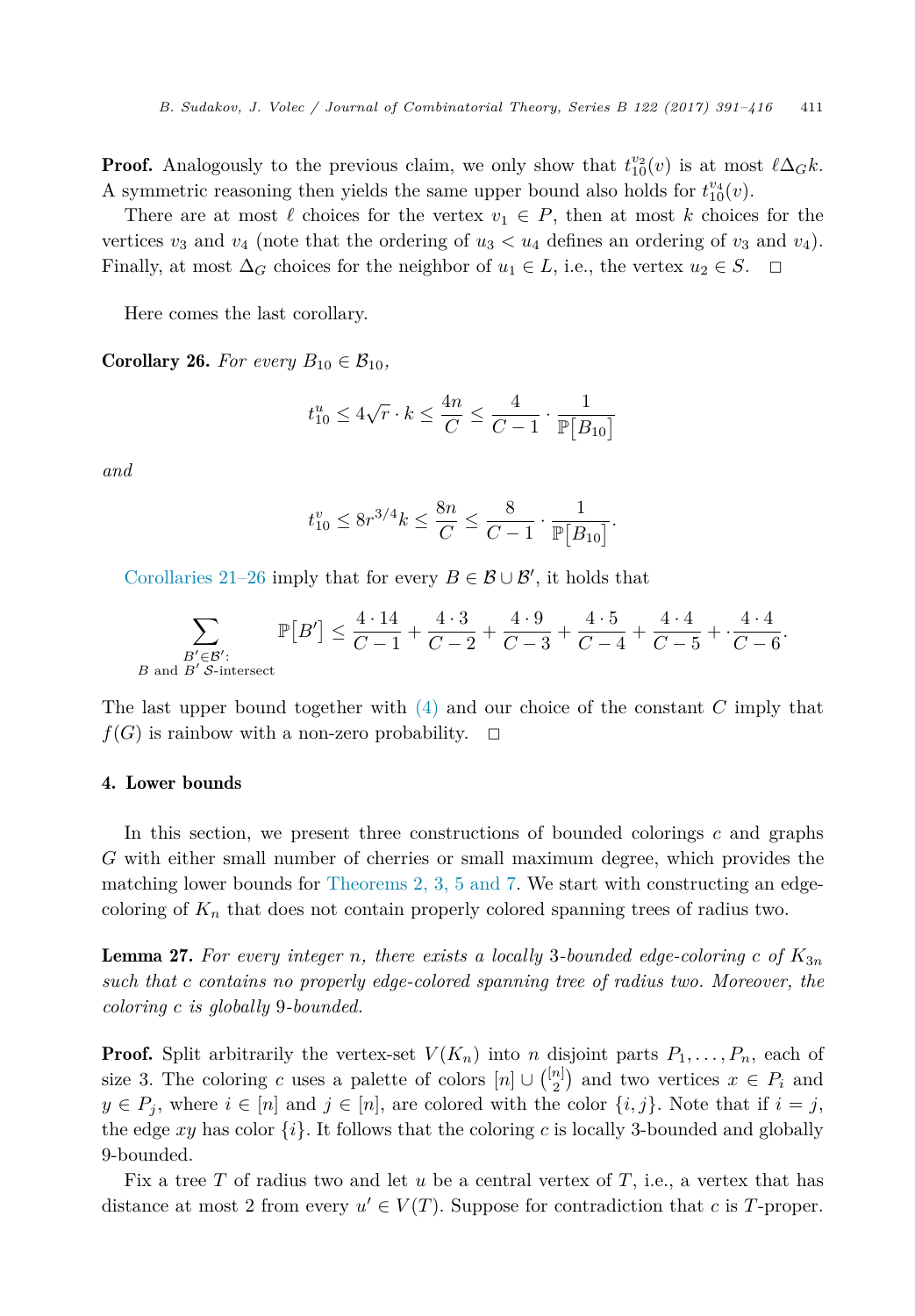<span id="page-21-0"></span>Fix a properly colored copy of *T* and let  $v \in V(K_n)$  be the vertex corresponding to *u*. Without loss of generality,  $v \in P_1$ . Let  $v_2 \in P_1$  and  $v_3 \in P_1$  be the other two vertices from the part  $P_1$ , and  $u_2 \in V(T)$  and  $u_3 \in V(T)$  their corresponding vertices in *T*. Since *T* is properly colored, at least one of  $u_2$  and  $u_3$  is at distance two from *u*. Without loss of generality, *u* and *u*<sup>2</sup> have distance two in *T*, and let *u*<sup>4</sup> be their (unique) common neighbor. But then  $c(vv_4) = c(v_2v_4)$ , where  $v_4 \in V(K_n)$  is the corresponding vertex to  $u_4$ , a contradiction.  $\Box$ 

For an integer  $m$ , let  $T_m$  be a tree of radius two with exactly one vertex of degree  $m^{2/3}$ that has all the neighbors of degree  $m^{1/3} + 1$  and they have all their other neighbors of degree one. Note that  $T_m$  has  $n := m + m^{2/3} + 1$  vertices and contains  $\binom{m^{2/3}}{2} + m^{2/3}$ .  $m^{1/3} + m^{2/3} \cdot {m^{1/3}} \choose 2} = m^{4/3} + (m - m^{2/3})/2 = \Theta(n^{4/3})$  cherries. Applying the previous lemma to  $T_m$ , we conclude that the upper bounds on  $k$  in [Theorems 2 and 7](#page-2-0) are, up to a constant factor, best possible even when we restrict the graphs *G* only to be trees.

**Corollary 28.** For every integer *n*, there exist an *n*-vertex tree *T* with  $\Theta(n^{4/3})$  cherries *and a locally* 3*-bounded coloring c of K<sup>n</sup> such that c is not T-proper. Moreover, the coloring c is globally* 9*-bounded.*

Next, consider a tree  $T'_{m}$  of radius two with one vertex of degree  $\sqrt{m}$ , all its neighbors of degree  $\sqrt{m}$  and all their other neighbors of degree one. It follows that  $T'_m$  has  $m+1$ vertices and maximum degree  $\sqrt{m}$ . [Lemma 27](#page-20-0) implies that both [Theorems 3 and 5](#page-2-0) are tight in the regime  $\Delta(G) = \Theta(\sqrt{n}).$ 

Now we present a similar type of coloring to the one from [Lemma 27](#page-20-0) which will not contain any properly colored graph of diameter two. We will then use it to show that [Theorem 3](#page-2-0) is in fact tight, again up to a constant factor, for all values of *n* and  $\Delta$ . Even more, in this case we do not need *G* to be spanning. In fact *G* can be of a fixed order completely independent on *n* (more precisely, our graphs *G* will be only of order  $\Theta(\Delta^2)$ ). Let us start with the following auxiliary lemma.

**Lemma 29.** For a fixed integer  $\ell \geq 3$ , there exists a locally  $(3n/\ell)$ -bounded edge-coloring *of K<sup>n</sup> such that c contains no properly colored --vertex graph of diameter two.*

**Proof.** Split the vertex-set  $V(K_n)$  into *n* parts  $P_1, \ldots, P_{\ell/3}$ , each of size  $3n/\ell$ . Analo-gously to the proof of [Lemma 27,](#page-20-0) the coloring *c* uses a palette of colors  $\ell/3 \cup \binom{\ell/3}{2}$  and two vertices  $x \in P_i$  and  $y \in P_j$  are colored with the color  $\{i, j\}$ . It holds that *c* is locally  $(3n/\ell)$ -bounded.

Now let G be an *l*-vertex graph of diameter two, and suppose c contains a properly colored copy of *G*. By the pigeonhole principle, at least one of the parts  $P_i \subseteq V(K_n)$ contains at least three vertices of *G*. Let  $u_1, u_2, u_3 \in V(G)$  be those vertices. If there is a pair of vertices from  $\{u_1, u_2, u_3\}$  that does not span an edge in *G*, then there is no part  $P_j$  for its common neighbor so that we avoid having a monochromatic path on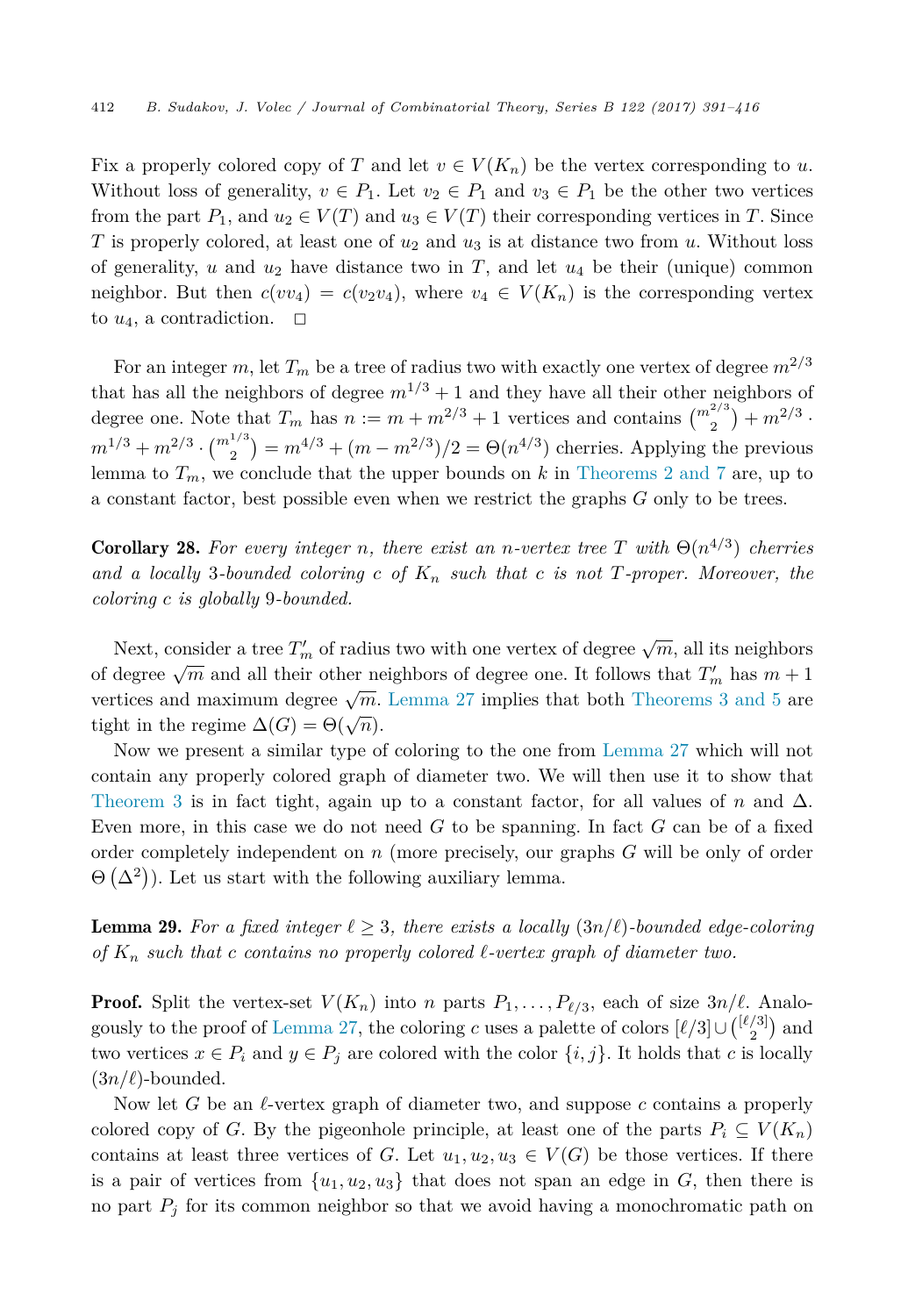<span id="page-22-0"></span>three vertices in *c*. But that means  $\{u_1, u_2, u_3\}$  must be a triangle in *G*. Since  $c(v_1v_2)$  $c(v_2v_3) = c(v_3v_1)$ , we conclude that *c* does not contain a properly edge-colored copy of  $G$ .  $\Box$ 

We are now ready to prove [Proposition 4.](#page-2-0)

**Proof of [Proposition 4.](#page-2-0)** Let  $PG(2, q)$  be a projective plane of order q, and let  $G_q$  be the orthogonal polarity graph of  $PG(2, q)$ , which was introduced by Erdős and Rényi in [\[10\].](#page-24-0) Specifically, the vertex set of  $G_q$  is the set of all points of  $PG(2,q)$ , where two distinct vertices  $(x_1, x_2, x_3)$  and  $(y_1, y_2, y_3)$  are adjacent if and only if  $x_1y_1 + x_2y_2 + x_3y_3 = 0$ . It follows that  $G_q$  has  $\ell := q^2 + q + 1$  vertices, maximum degree  $\Delta := q + 1$ , and diameter two. Note that  $\sqrt{\ell} \leq \Delta \leq \sqrt{1.3\ell}$ . It follows that the edge-coloring of  $K_n$  from [Lemma 29](#page-21-0) is not  $G_q$ -proper.  $\Box$ 

We finish this section with a construction of a coloring suitable for showing that also [Theorem 5](#page-3-0) is tight, up to a constant factor, for any choice of  $\Delta$ . We start with an analogue of [Lemma 29.](#page-21-0)

**Lemma 30.** Fix integers  $\ell > 0$  and  $n \geq 4\ell$ , and let G be a graph of diameter two with the *additional* property that for every  $v \in V(G)$ , the neighborhood of v does not contain an *independent set of size* 3*. Then there exists a globally* (4*e*)*-bounded coloring of*  $K_n$  *such that any rainbow copy of G in c contains at most* 3 *vertices from the set*  $\{1, \ldots, 4\ell\} \subseteq$  $V(K_n)$ .

**Proof.** Let  $X := \{1, \ldots, 4\ell\}$ . It will be enough to describe just the colors of the edges with at least one endpoint in *X* (the coloring of the subgraph induced by  $V(K_n) \setminus X$ can be, for instance, rainbow using only colors that are disjoint from those we use in the rest of this paragraph). The set of colors we use for edges that touch *X* will be [*n*]. If both  $v_1 \in X$  and  $v_2 \in X$ , then we color  $v_1v_2$  with  $\min(v_1, v_2)$ . In other words, *c* is a lexicographic coloring on the set *X*. On the other hand, if  $v_1 \in X$  and  $v_2 \in V(K_n) \setminus X$ , the color of  $v_1v_2$  will be  $v_2$ .

Suppose there is a rainbow copy of *G* that contains  $z \geq 4$  vertices from the set *X*. Let  $v_1 < v_2 < \cdots < v_z$  be these vertices, and let  $u_1, \ldots, u_z$  be their corresponding vertices in *G*. For convenience, we also write  $u_i < u_j$  if  $1 \leq i < j \leq z$ . It follows from the definition of *c* that at most one of the pairs  $u_1u_2$  and  $u_1u_3$  can form an edge of *G*.

First consider the case  $u_1u_2 \in E(G)$ . Let *u* be a common neighbor of  $u_1$  and  $u_3$ , and *v* the vertex in  $K_n$  corresponding to *u*. It follows that *v* must be in *X* (as otherwise  $c(vv_1) = c(vv_3) = v$ . Even more, *v* actually must be  $v_2$  (otherwise  $c(v_1v_2) = c(v_1v)$ ). Translated back to  $G$ , we conclude that  $u = u_2$ . The same reasoning applied to  $u_1$  and  $u_4$  yields that  $u_2$  is also their common neighbor. But this is impossible, since  $c(v_2v_3)$  $c(v_2v_4)$ .

Now suppose  $u_1u_3 \in E(G)$  (and hence  $u_1u_2 \notin E(G)$ ). Then the only common neighbor of  $u_1$  and  $u_2$  can be  $u_3$  and, analogously, the only neighbor of  $u_1$  and  $u_4$  can be  $u_3$ . But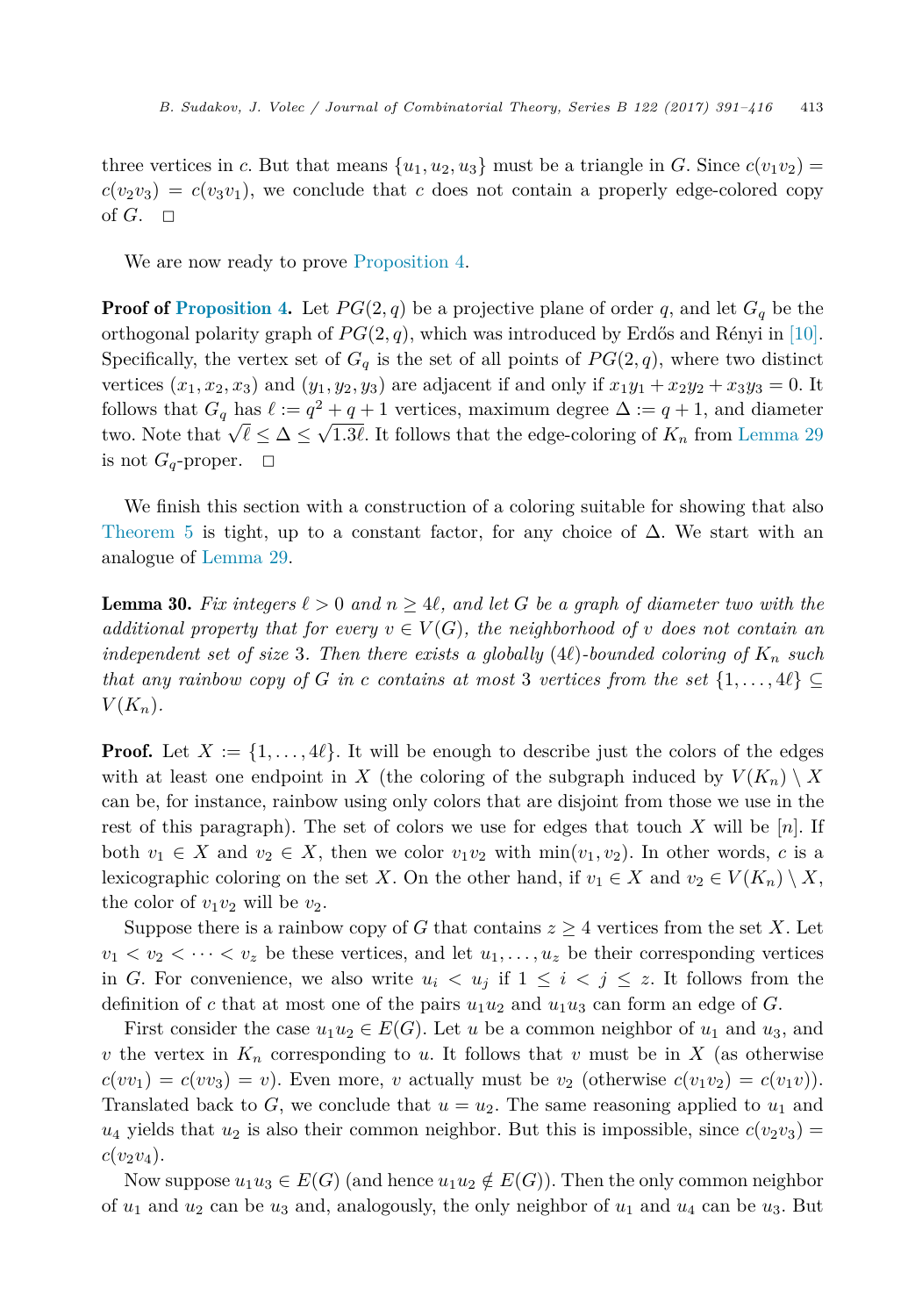that means that all the vertices  $u_1$ ,  $u_2$  and  $u_4$  are neighbors of  $u_3$ , hence at least one of the three pairs from  $\{u_1, u_2, u_4\}$  is an edge of *G*. Let *uu'* such that  $u < u'$  be one such edge, and let  $v \in V(K_n)$  and  $v' \in V(K_n)$  be the vertices corresponding to *u* and *u'*, respectively. Since  $v < v_3$ , it follows that  $c(vv') = c(vv_3) = v$ , a contradiction.

Finally, consider the case when  $u_1u_2 \notin E(G)$  and  $u_1u_3 \notin E(G)$ . Let  $u \in V(G)$  be a common neighbor of  $u_1$  and  $u_2$  and  $v$  its corresponding vertex in  $K_n$ . Note that  $v > v_3$ . By the same reasoning as in the previous two paragraphs,  $v \in X$ , and  $u$  is also a common neighbor of  $u_1$  and  $u_3$ . But then the vertices  $u_1$ ,  $u_2$  and  $u_3$  are all neighbors of  $u$  and hence they must span at least one edge in  $G$ . It follows that this edge must be  $u_2u_3$ . But since  $c(u_2u_3) = c(u_2u) = u_2$ , the copy of *G* cannot be rainbow, and the proof of the lemma is finished.  $\square$ 

For an integer *m*, let  $H_m$  be an  $m^2$ -vertex graph with the vertex set  $[m] \times [m]$ , where two vertices  $(i, j)$  and  $(i', j')$  are adjacent if and only if  $i = i'$  or  $j = j'$ .  $H_m$  has maximum degree  $2m - 2$ , diameter two, and for each  $v \in V(H_m)$ , the neighborhood of *v* induces a subgraph with independence number at most 2. We conclude the section by applying [Lemma 30](#page-22-0) to *n*-vertex graphs that are disjoint unions of  $n/m^2$  copies of  $H_m$ .

**Proof of [Proposition 6.](#page-3-0)** Let  $m := \Delta/2 + 1$  and G be an *n*-vertex graph consisting of  $\ell := n/m^2$  disjoint copies of  $H_m$ . Note that the maximum degree of *G* is  $\Delta$ . Next, let *c* be the globally  $(16n/\Delta^2)$ -bounded coloring from [Lemma 30](#page-22-0) applied with *n* and  $\ell$ .

Suppose *c* is *G*-rainbow. By the pigeonhole principle, at least one of the  $\ell$  copies of  $H_m$  must contain at least 4 vertices from the set  $X := \{1, \ldots, 4\ell\}$ . However, [Lemma 30](#page-22-0) implies that each rainbow copy of  $H_m$  can intersect X in at most 3 vertices, a contradiction.  $\square$ 

# 5. Concluding remarks

In this paper we showed that any locally *k*-bounded edge-coloring of *K<sup>n</sup>* with constant *k* is *G*-proper for all *n*-vertex graphs *G* with at most  $O(n^{4/3})$  cherries. In particular, this confirms an old conjecture of Shearer. Moreover, the bound  $\Theta(n^{4/3})$  is best possible, even if we restrict our attention only to trees. More generally, we proved that if *G* is an *n*-vertex graph with *r* cherries, any locally *k*-bounded edge-coloring of *K<sup>n</sup>* is *G*-proper for  $k = O\left(\frac{n}{r^{3/4}}\right)$ . However, we do not know whether the dependency  $k = O\left(\frac{n}{r^{3/4}}\right)$  for graphs *G* with  $r \ll n^{4/3}$  cherries is optimal. Similarly, is the same dependency best possible for finding a rainbow copy of *G* in globally *k*-bounded edge-colorings of *Kn*?

We have also observed that the dependency  $k = O(n/\Delta^2)$  in [Theorems 3 and 5](#page-2-0) cannot be further improved, even in the case when *G* is a spanning tree, e.g., consider the  $\sqrt{n}$ -ary tree of radius two. However, a simple greedy embedding together with the fact that trees are 1-degenerate shows that if *G* is a tree on  $(1 - \varepsilon)n$  vertices with maximum degree  $\Delta$ and  $k = \varepsilon n/\Delta$ , then any locally *k*-bounded coloring of  $E(K_n)$  is *G*-proper. This leads to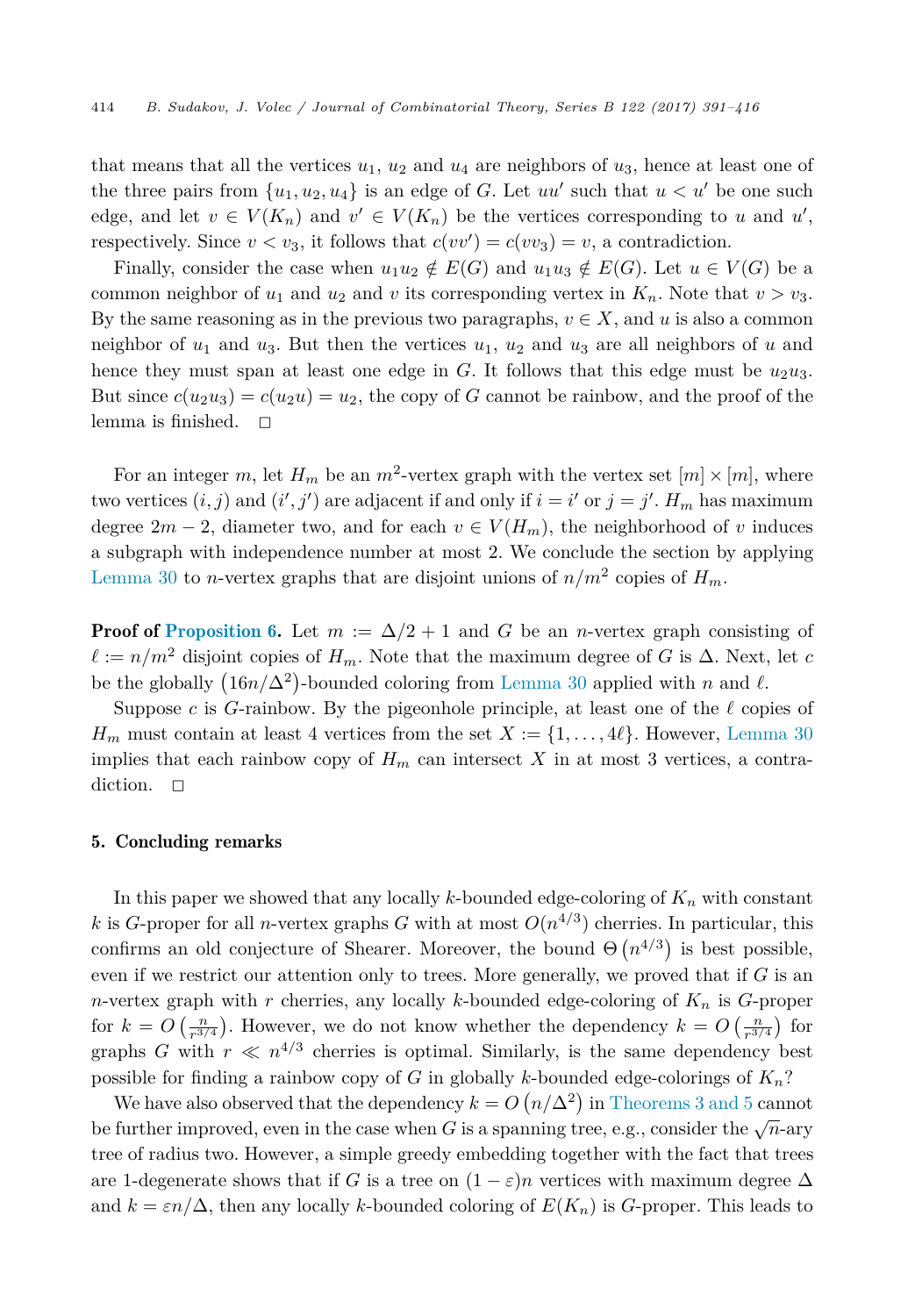<span id="page-24-0"></span>a natural question whether the bound  $k = O(n/\Delta^2)$  can be improved for spanning trees with maximum degree  $\Delta \ll \sqrt{n}$ .

Finally, for any graph *G* with maximum degree  $\Delta$ , the proofs of [Theorems 3 and 5](#page-2-0) hold (with slightly worse constants in the upper bounds on *k*) even if we replace the graph *K<sub>n</sub>* by a graph *K* with minimum degree at least  $n - O\left(\frac{n}{\Delta(G)}\right)$ . This follows simply by adding to the set of bad events in the application of local lemma those events, that take care of mapping an edge of *G* to a non-edge of *K*. The corresponding proofs are then modified analogously to the modification of the proof of [Theorem 2](#page-2-0) in order to establish [Theorem 7.](#page-3-0) Therefore, if *c* is a locally (globally) bounded coloring of the edges of *K<sup>n</sup>* as stated in [Theorem 3](#page-2-0) [\(Theorem 5\)](#page-3-0), we can find, by iteratively applying the previous claim,  $\Theta\left(\frac{n}{\Delta^2}\right)$  properly colored (rainbow) edge-disjoint copies of *G* in *c* instead of just one. Similarly, the proofs of [Theorems 2 and 7](#page-2-0) can be used to find properly colored and rainbow copies of a graph with *r* cherries in bounded colorings of graphs with large minimum degree.

## Acknowledgments

The authors would like to thank Nina Kamčev and Michael Krivelevich for fruitful discussions on topics related to this project, and the anonymous referees for their valuable comments, which greatly improved the presentation of the results.

#### References

- [1] M. Albert, A. Frieze, B. Reed, [Multicoloured](http://refhub.elsevier.com/S0095-8956(16)30046-6/bib6269623A616672s1) Hamilton cycles, Electron. J. Combin. 2 (1995), [Research](http://refhub.elsevier.com/S0095-8956(16)30046-6/bib6269623A616672s1) paper R10.
- [2] N. Alon, G. Gutin, Properly colored Hamilton cycles in [edge-colored](http://refhub.elsevier.com/S0095-8956(16)30046-6/bib6269623A616C6F6E677574696Es1) complete graphs, Random Structures [Algorithms](http://refhub.elsevier.com/S0095-8956(16)30046-6/bib6269623A616C6F6E677574696Es1) 11 (2) (1997) 179–186.
- [3] N. Alon, T. Jiang, Z. Miller, D. Pritikin, Properly colored [subgraphs](http://refhub.elsevier.com/S0095-8956(16)30046-6/bib6269623A616C6F6E6A69616E67s1) and rainbow subgraphs in [edge-colorings](http://refhub.elsevier.com/S0095-8956(16)30046-6/bib6269623A616C6F6E6A69616E67s1) with local constraints, Random Structures Algorithms 23 (4) (2003) 409–433.
- [4] B. Alspach, M. Gerson, G. Hahn, P. Hell, On [sub-Ramsey](http://refhub.elsevier.com/S0095-8956(16)30046-6/bib6269623A61676868s1) numbers, Ars Combin. 22 (1986) 199–206.
- [5] B. Bollobás, P. Erdős, Alternating [Hamiltonian](http://refhub.elsevier.com/S0095-8956(16)30046-6/bib6269623A626F6C6C6F626572646F73s1) cycles, Israel J. Math. 23 (1976) 126–131.
- [6] J. Böttcher, Y. [Kohayakawa,](http://refhub.elsevier.com/S0095-8956(16)30046-6/bib6269623A626B70s1) A. Procacci, Properly coloured copies and rainbow copies of large graphs with small maximum degree, Random Structures [Algorithms](http://refhub.elsevier.com/S0095-8956(16)30046-6/bib6269623A626B70s1) 40 (4) (2012) 425–436.
- [7] C.C. Chen, D.E. Daykin, Graphs with [Hamiltonian](http://refhub.elsevier.com/S0095-8956(16)30046-6/bib6269623A6368656E6461796Bs1) cycles having adjacent lines different colors, [J. Combin.](http://refhub.elsevier.com/S0095-8956(16)30046-6/bib6269623A6368656E6461796Bs1) Theory Ser. B 21 (2) (1976) 135–139.
- [8] P. Erdős, L. Lovász, Problems and results on 3-chromatic [hypergraphs](http://refhub.elsevier.com/S0095-8956(16)30046-6/bib6269623A6C6C6Cs1) and some related questions, Infin. Finite Sets 10 (2) (1975) [609–627.](http://refhub.elsevier.com/S0095-8956(16)30046-6/bib6269623A6C6C6Cs1)
- [9] P. Erdős, R. Rado, A [combinatorial](http://refhub.elsevier.com/S0095-8956(16)30046-6/bib6269623A6572646F737261646Fs1) theorem, J. Lond. Math. Soc. 25 (1950) 249–255.
- [10] P. Erdős, A. Rényi, On a [problem](http://refhub.elsevier.com/S0095-8956(16)30046-6/bib6269623A4552706F6C6172697479s1) in the theory of graphs, Magy. Tud. Akad. Mat. Kut. Intéz. Közl. 7 (1962) [623–641.](http://refhub.elsevier.com/S0095-8956(16)30046-6/bib6269623A4552706F6C6172697479s1)
- [11] P. Erdős, J. Spencer, Lopsided Lovász local lemma and [Latin transversals,](http://refhub.elsevier.com/S0095-8956(16)30046-6/bib6269623A6C6C6C6Cs1) Discrete Appl. Math. 30 (1991) [151–154.](http://refhub.elsevier.com/S0095-8956(16)30046-6/bib6269623A6C6C6C6Cs1)
- [12] A. Frieze, M. [Krivelevich,](http://refhub.elsevier.com/S0095-8956(16)30046-6/bib6269623A667269657A656B726976s1) On rainbow trees and cycles, Electron. J. Combin. 15 (1) (2008), Research [paper](http://refhub.elsevier.com/S0095-8956(16)30046-6/bib6269623A667269657A656B726976s1) R59.
- [13] F. Galvin, [Advanced](http://refhub.elsevier.com/S0095-8956(16)30046-6/bib6269623A67616C76696Es1) problem number 6034, Amer. Math. Monthly 82 (1975) 529.
- [14] G. Hahn, C. Thomassen, Path and cycle sub-Ramsey numbers and an [edge-colouring](http://refhub.elsevier.com/S0095-8956(16)30046-6/bib6269623A6861686E74686F6D617373656Es1) conjecture, [Discrete](http://refhub.elsevier.com/S0095-8956(16)30046-6/bib6269623A6861686E74686F6D617373656Es1) Math. 62 (1) (1986) 29–33.
- [15] N. Harvey, J. Vondrák, An [algorithmic](http://refhub.elsevier.com/S0095-8956(16)30046-6/bib6269623A686172766579766F6E6472616Bs1) proof of the Lovász local lemma via resampling oracles, in: Proc. 56th Symposium on Foundations of Computer Science, FOCS, 2015, [pp. 1327–1346.](http://refhub.elsevier.com/S0095-8956(16)30046-6/bib6269623A686172766579766F6E6472616Bs1)
- [16] P. Hell, J.J. [Montellano-Ballesteros,](http://refhub.elsevier.com/S0095-8956(16)30046-6/bib6269623A68656C6C6D62s1) Polychromatic cliques, Discrete Math. 285 (2004) 319–322.